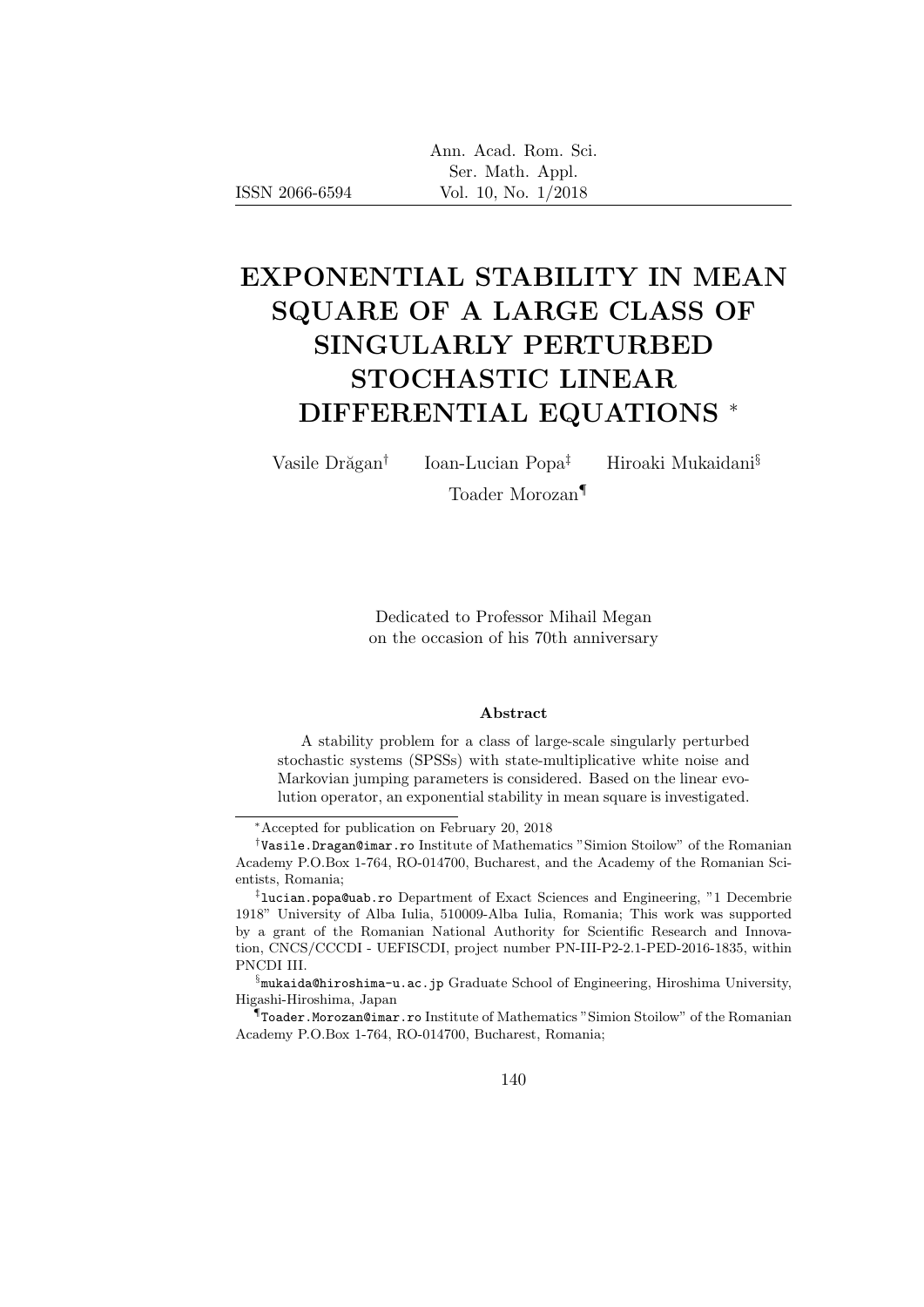After introducing some preliminary results, it is shown that there exist small perturbation parameters that cause the original stochastic systems to be mean square stable by utilizing the stochastic Lyapunov differential equation. Moreover, the decay rate of the original SPSSs via the boundedness of the solution under the expectation operator are established explicitly.

MSC: 93E15,34D15,60J27

keywords: singular perturbations, Itô differential equations, Markov processes, exponential stability in mean square.

## 1 Introduction

The systems of differential equations with singular perturbations were intensively investigated in the last sixty years starting with the pioneered work of Tichonov [20]. We recall that a singularly perturbed system of differential equations contains small parameters as coefficients of the derivatives of some unknown functions of the system. Usually such small parameters are neglected, thus we may associated two subsystems of lower dimensions which are independent of the small parameters, namely the boundary layer subsystem (fast subsystem) and the reduced subsystem (slow subsystem), see e.g. [22] for the deterministic framework and [10, 21] for the stochastic case. Over the past decade, stabilization problems for singularly perturbed stochastic systems (SPSSs) have been deeply investigated. The sufficient conditions of stability based on a combination of the idea of the exponential stability of singularly perturbed stochastic systems have been established [18]. An application to the analysis of singularly perturbed Markov systems represented by random evolutions has been considered [16]. The problem of exponential stability of singularly perturbed systems with parametric white noise excitations has been studied in [12, 5] for the linear case and [18] for the nonlinear case. In general, it is important to evaluate the decay rate for the SPSS besides the stability. It is known that in the deterministic framework, there exist the reliable contributions in the analysis of the gap between the decay rate of the fast component and the decay rate of the slow component of the solutions of the system of exponentially stable singularly perturbed systems of differential equation. In contrast, such features of SPSSs with Markovian jumping parameters has not been fully developed.

In recent years, a stabilization problem for a class of singularly perturbed linear stochastic systems with state multiplicative white noise and Markovian jumping parameters was investigated [9]. It is worth pointing out that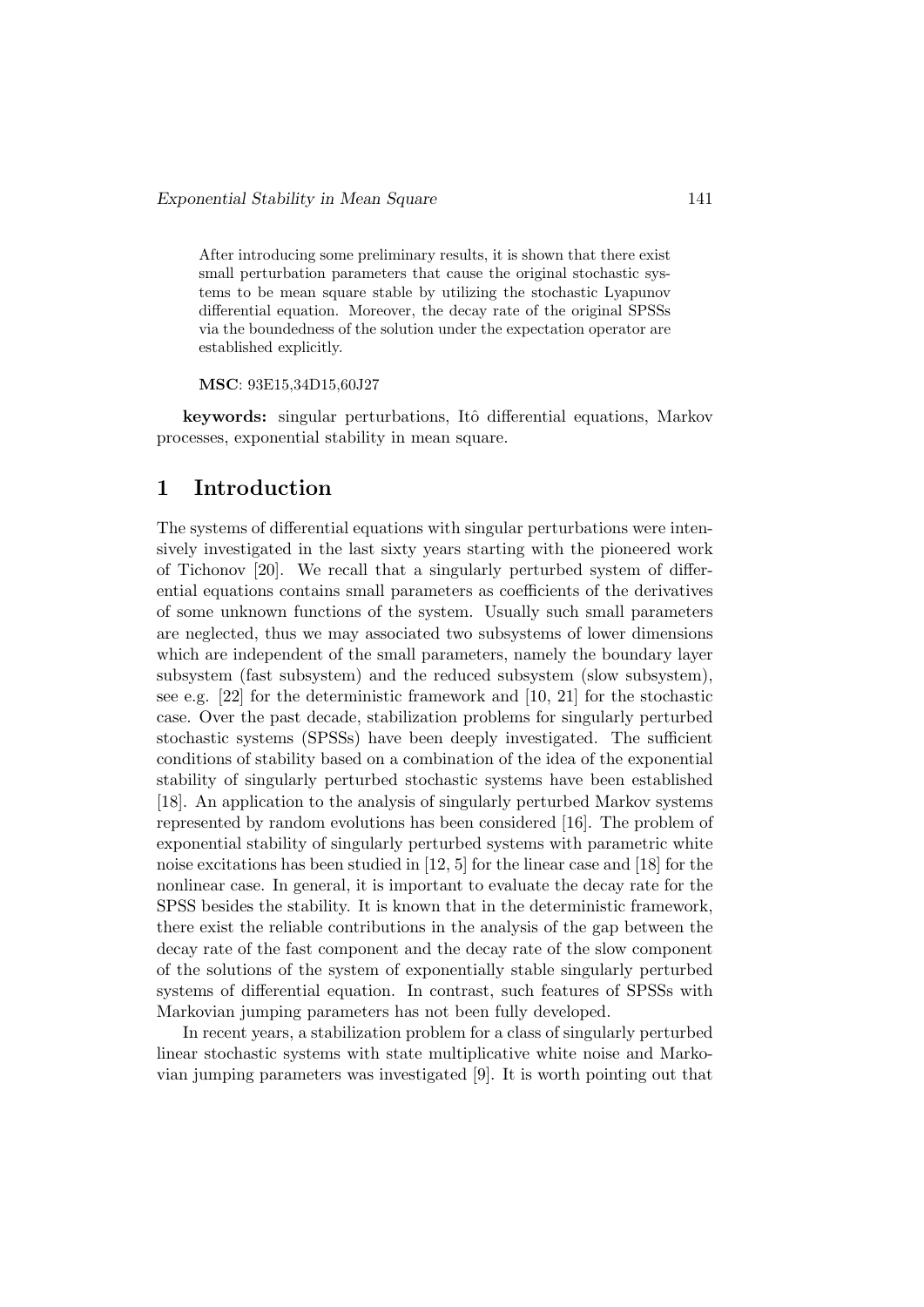the Lyapunov type operator is a powerful tool to establish the sufficient condition that attains an exponential stability in mean square thus avoiding the difficulty of using the two-time-scale decomposition approach. However, time varying case is not discussed. Taking into consideration the fact that the stability analysis in SPSSs with Markovian jumping parameters has become a priority research topic, the investigation of the expectation behavior of their dynamics, when the perturbations parameters tend to zero, is extremely attractive.

In this paper, a stability problem for a class of singularly perturbed linear stochastic systems with state multiplicative white noise and Markovian jumping parameters is investigated. It should be noted that a set of sufficient condition for the exponential stability in the mean square sense of the stochastic differential equations with small perturbation parameters has not been derived exactly in the present time. Namely, there are few results for SPSSs with Markovian jumping parameters except for [9]. Therefore, this is one of the vital reasons that motivates us to investigate our current study.

This paper might be viewed as a time varying case of [9]. Because of the existence of small perturbation and Markovian jumping parameters, a linear evolution operator is used instead of the two-time scale decomposition technique. In the present work, it is shown that the same type of behaviour can be recovered in the stochastic case of the systems of singularly perturbed stochastic differential equations. Furthermore, the decay rate of SPSSs are established explicitly under some assumptions for the small perturbation parameters.

Notations: The notations used in this work are in general the standard ones. Here we recall only:  $\mathbb{C}_{\lambda}$  the half plane of the form  $\{z \in \mathbb{C} | \text{Re } z < -\lambda\}$ and  $\mathbb{C}_{-} = \{z \in \mathbb{C} | \text{Re } z < 0\}.$ 

# 2 The problem

We consider the system of stochastic linear differential equations:

$$
dx_1(t) = [A_{11}(t, \eta_t)x_1(t) + A_{12}(t, \eta_t)x_2(t)]dt
$$
  
+ 
$$
\sum_{k=1}^r [A_{k,11}(t, \eta_t)x_1(t) + A_{k,12}(t, \eta_t)x_2(t)]dw_k(t)
$$
 (1a)  

$$
\varepsilon dx_2(t) = [A_{21}(t, \eta_t)x_1(t) + A_{22}(t, \eta_t)x_2(t)]dt
$$
  
+ 
$$
\mu \sum_{k=1}^r [A_{k,21}(t, \eta_t)x_1(t) + A_{k,22}(t, \eta_t)x_2(t)]dw_k(t)
$$
 (1b)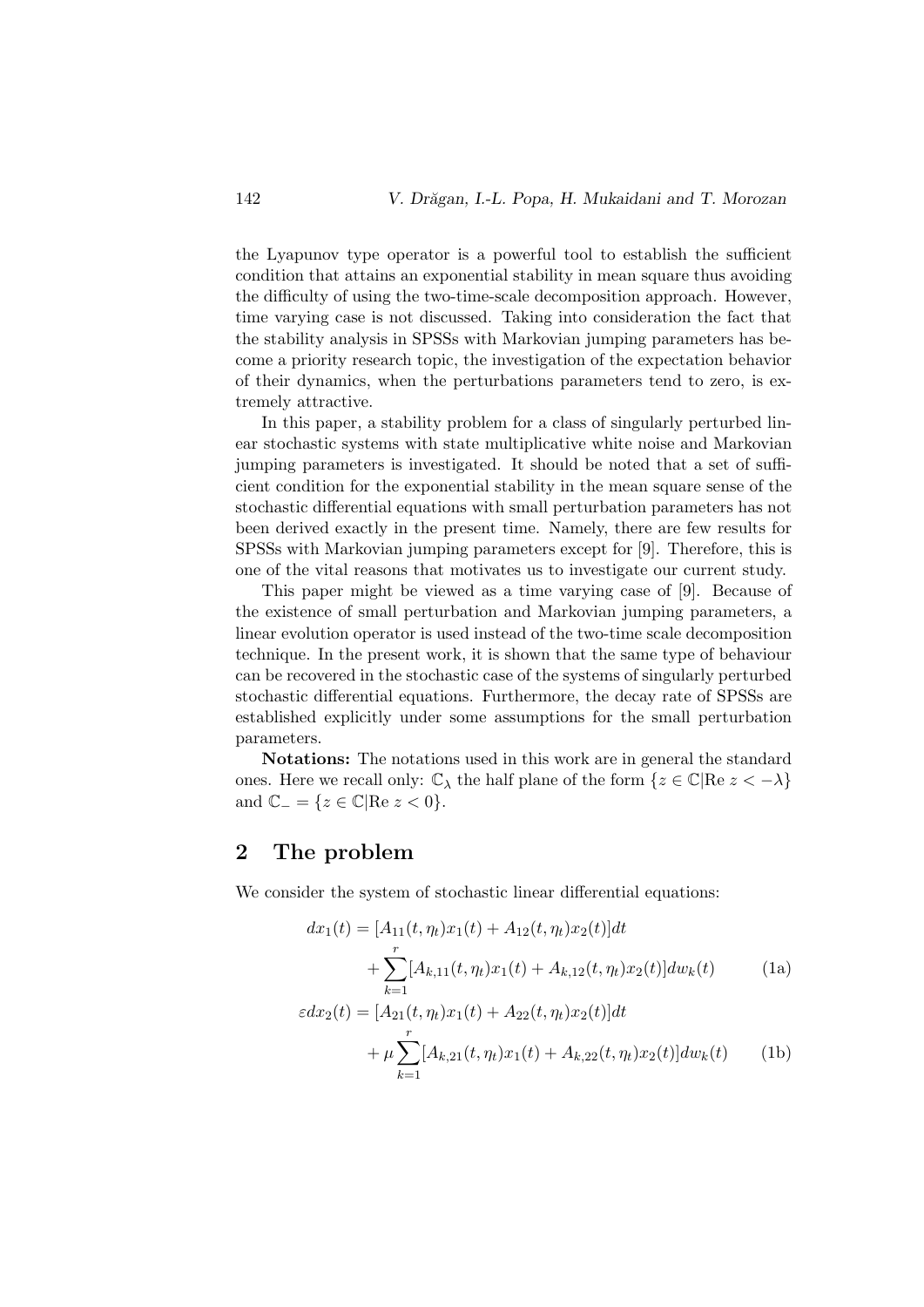where  $t \in \mathbb{R}_+ = [0, \infty), x_j(t) \in \mathbb{R}^{n_j}, j = 1, 2$ , are the state variables (unknown functions) and  $\varepsilon > 0$ ,  $\mu > 0$  are small parameters often unknown.

In (1)  $\{w(t)\}_{t\geq 0}$   $(w(t) = (w_1(t) \dots w_r(t))^T)$  is an r-dimensional standard Wiener process defined on a given probability space  $(\Omega, \mathcal{F}, \mathcal{P})$  and  $\{\eta_t\}_{t\geq 0}$  is a right continuous Markov process defined on the same probability space taking values in the finite set  $\mathfrak{N} = \{1, 2, ..., N\}$  and has the transition semigroup  $P(t) = e^{Qt}$ ,  $t \geq 0$ , with  $Q = (q_{ij}) \in \mathbb{R}^{N \times N}$ . The elements  $q_{ij}$  of the generator matrix  $Q$  satisfy

$$
q_{il} \ge 0
$$
 if  $i \ne l$ ,  $\sum_{j=1}^{N} q_{ij} = 0$ , for all  $i, l \in \mathfrak{N}$ . (2)

Throughout the paper we assume that  $\{w(t)\}_{t\geq0}$ ,  $\{\eta_t\}_{t\geq0}$  are independent stochastic processes and  $\pi_0(i) \stackrel{\Delta}{=} \mathcal{P}(\eta_0 = i) > 0$ , for all  $i \in \mathfrak{N}$ .

 $\pi_0 = (\pi_0(1) \dots \pi_o(N))$  is the initial probability distribution of the Markov process. We shall write  $A_{il}(t, i)$  and  $A_{k,il}(t, i)$  anytime  $\eta_t = i \in \mathfrak{N}$ .

Regarding the coefficients of the system (1) we make the assumption:

**H1**) 
$$
t \longrightarrow A_{jl}(t, i) : \mathbb{R}_+ \to \mathbb{R}^{n_j \times n_l}
$$
,  $t \longrightarrow A_{k, il}(t, i) : \mathbb{R}_+ \to \mathbb{R}^{n_j \times n_l}$   
are bounded matrix valued functions that are globally Lipsch

are bounded matrix valued functions that are globally Lipschitz continuous.

We set

$$
A(t,i,\varepsilon) = \begin{bmatrix} A_{11}(t,i) & A_{12}(t,i) \\ \frac{1}{\varepsilon} A_{21}(t,i) & \frac{1}{\varepsilon} A_{22}(t,i) \end{bmatrix}
$$

$$
A_k(t,i,\varepsilon,\mu) = \begin{bmatrix} A_{k,11}(t,i) & A_{k,12}(t,i) \\ \frac{\mu}{\varepsilon} A_{k,21}(t,i) & \frac{\mu}{\varepsilon} A_{k,22}(t,i) \end{bmatrix}.
$$
(3)

With these notations the system  $(1)$  can be written in a compact form, as:

$$
dx(t) = A(t, \eta_t, \varepsilon)x(t)dt + \sum_{k=1}^r A_k(t, \eta_t, \varepsilon, \mu)x(t)dw_k(t)
$$
 (4)

where  $x(t) = (x_1^T(t) \ x_2^T(t))^T$ . Since for each fixed  $\varepsilon > 0$ ,  $\mu > 0$ , the system (4) is a stochastic differential equation (SDE) of type (1.22) from [7], then we may deduce from the developments from Section 1.12 from the aforementioned reference, that for each  $t_0 \in \mathbb{R}_+$  and  $x_0 = (x_{10}^T \ x_{20}^T)^T \in \mathbb{R}^{n_1+n_2}$ , the system (1) has a unique solution

$$
x(t; t_0, x_0, \varepsilon, \mu) = (x_1^T(t; t_0, x_0, \varepsilon, \mu) x_2^T(t; t_0, x_0, \varepsilon, \mu))^T
$$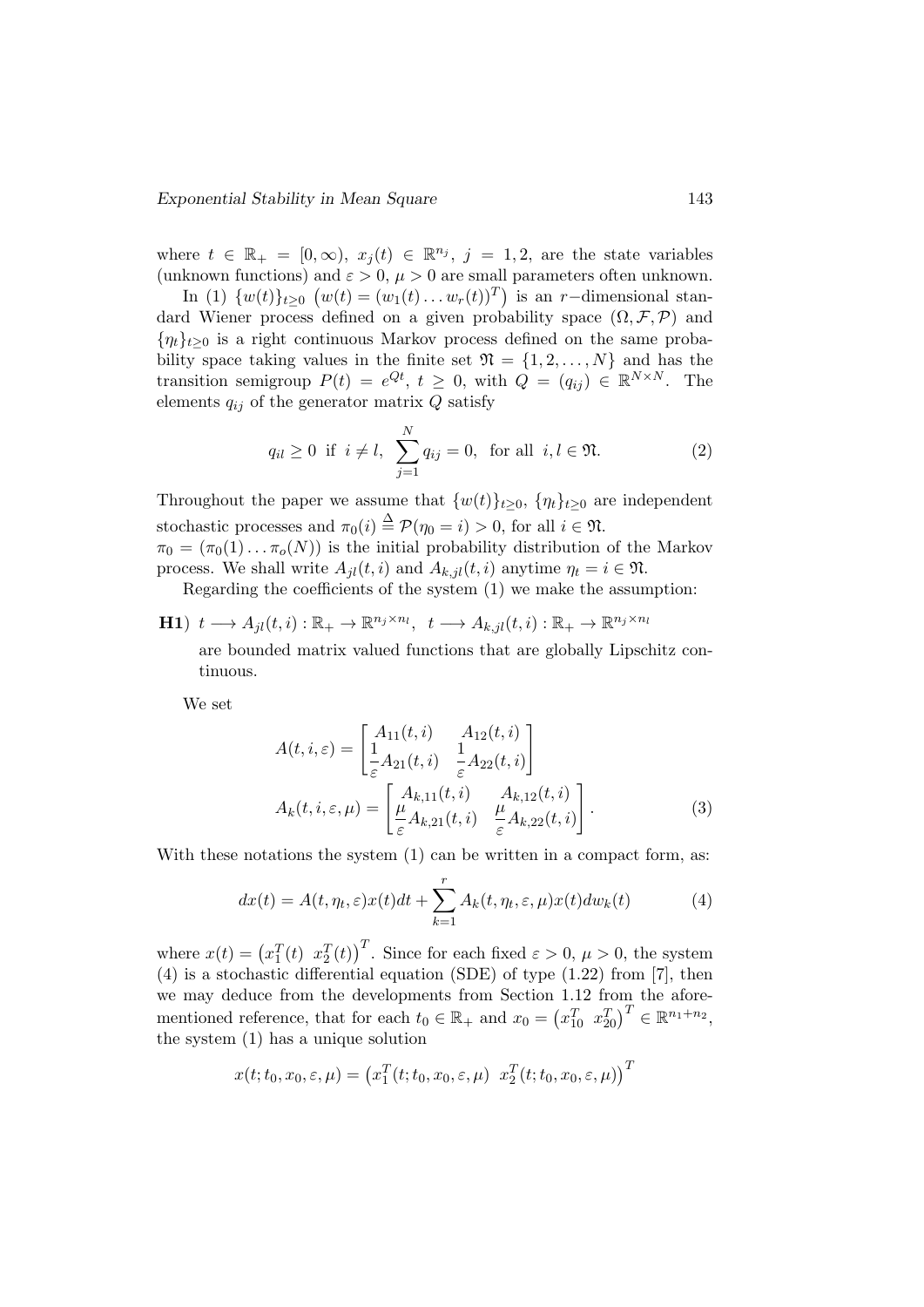starting from  $x_0$  at the initial time  $t_0$ . According to the terminology used in the case of the deterministic singularly perturbed systems of differential equations  $x_1(t; t_0, x_0, \varepsilon, \mu)$  will be named **slow component**, while  $x_2(t; t_0, x_0, \varepsilon, \mu)$  will be called **fast component** of the solution  $x(t; t_0, x_0, \varepsilon, \mu)$ .

In this work we deal with the problem of exponential stability of the zero solution of a system of SDEs of type (1).

**Definition 1.** We say that the zero solution of SDE  $(1)$  or, equivalently the SDE  $(1)$  is exponentially stable in mean square (ESMS), if its solutions  $\left(x_1^T(t;t_0,x_0,\varepsilon,\mu) \right)x_2^T(t;t_0,x_0,\varepsilon,\mu)\right)^T$  satisfy

$$
\mathbb{E}[|x_1(t; t_0, x_0, \varepsilon, \mu)|^2 + |x_2(t; t_0, x_0, \varepsilon, \mu)|^2 \ |\eta_{t_0} = i] \le \beta e^{-\alpha(t - t_0)} |x_0|^2 \tag{5}
$$

for all  $t \geq t_0 \geq 0$ ,  $x_0 \in \mathbb{R}^{n_1+n_2}$ ,  $i \in \mathfrak{N}$ , and arbitrary initial probability distribution  $\pi_0$  of the Markov process, where  $\alpha > 0$ ,  $\beta \geq 1$  are constants not depending upon  $t, t_0, x_0, \pi_0$ .

In this work  $\mathbb{E}[\cdot|\eta_{t_0} = i]$  stands for the conditional expectation with respect to the event  $\{\eta_{t_0} = i\}.$ 

Our goal is to provide a set of sufficient conditions not depending upon the small parameters  $\varepsilon > 0$ ,  $\mu > 0$  (often unknown) that guarantee the exponential stability in the mean square sense of the SDEs of type (1) for sufficient small values of the two parameters  $\varepsilon$ , and  $\mu$ .

Since the coefficients of SDE (1) depend upon  $\varepsilon$  and  $\mu$  it is expected that the decay rate  $\alpha$  from (5) to be dependent upon these parameters. It is known that in the deterministic framework (see for example [14], [3], [4], [15]) there exists a deviation of order  $\varepsilon^{-1}$  between the decay rate of the fast component and the decay rate of the slow component of the solutions of the system of exponentially stable singularly perturbed differential equations.

In the present work, we shall show that the same type of behaviour can be recovered in the stochastic case of the systems of singularly perturbed SDEs of type (1). We shall see that in this case beside the parameters  $\varepsilon$ ,  $\mu$ an important role is played by the new parameter  $\nu = \mu^2/\varepsilon$ . In the special case  $\mathfrak{N} = \{1\}$  (no Markovian switching) the result proved here recovers a part from the result of [5]. The results derived in this work extend to the time varying case the results from [9].

## 3 Some auxiliary results

In this section we shall include several results from the deterministic framework which will be used in the derivation of the main results of the present work.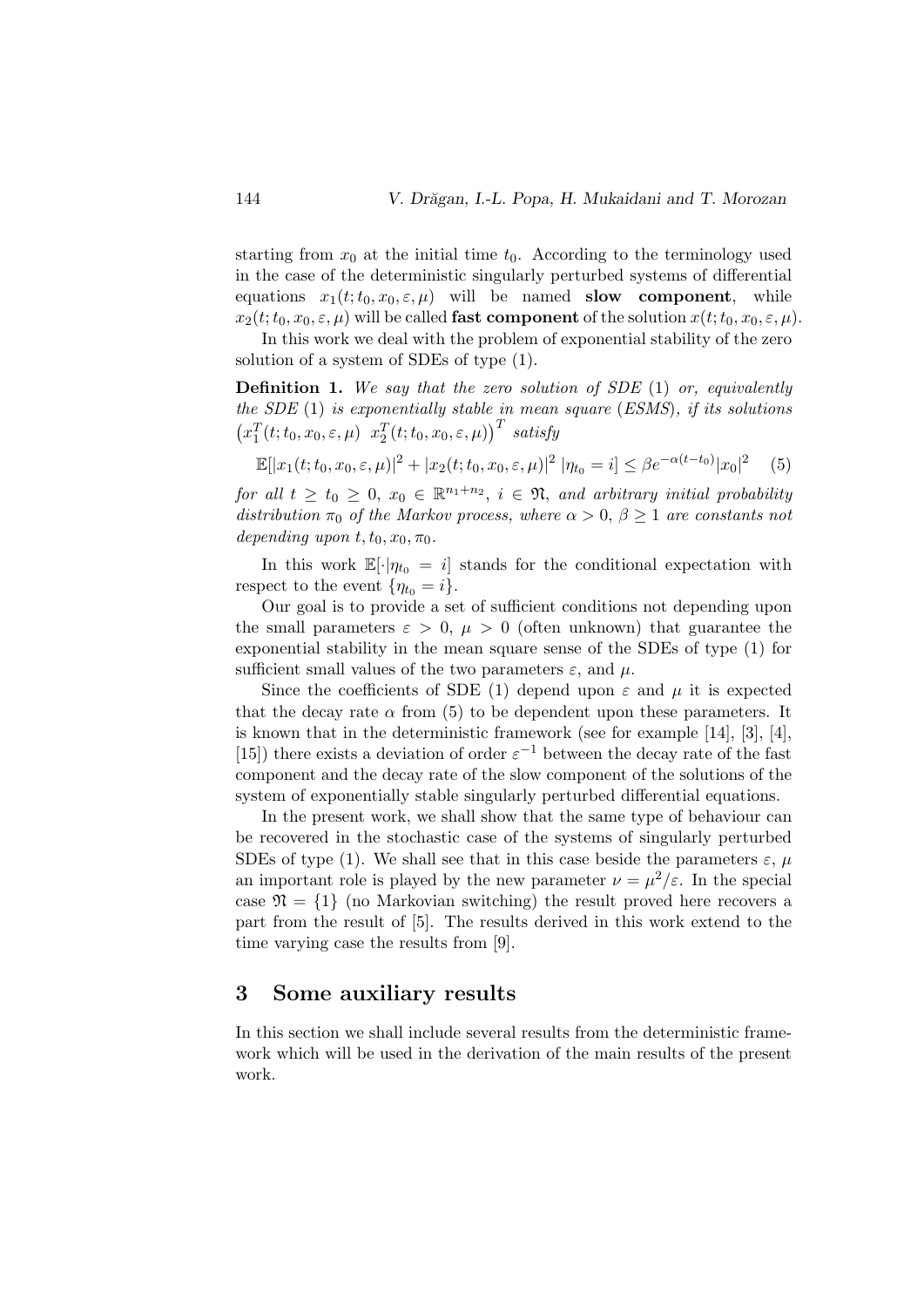**Lemma 1.** Let  $(X, \|\cdot\|)$  be a finite dimensional Banach space and  $\mathcal{B}(X)$  be the space of the linear operators defined on X. Let  $\mathcal{L} : \mathbb{R}_+ \longrightarrow \mathcal{B}(\mathcal{X})$  be a operator valued function with the properties:

- (a)  $t \longrightarrow \mathcal{L}(t)$  is a bounded and globally Lipschitz continuous function;
- (b) for each  $t \in \mathbb{R}_+$  the eigenvalues of the operator  $\mathcal{L}(t)$  are located in the half plane  $\mathbb{C}_{\alpha}$  where  $\alpha > 0$  does not depend upon t.

Let  $\mathbf{T}(t, t_0, \varepsilon)$  be the linear evolution operator on X defined by the linear differential equation  $\varepsilon \dot{\mathbf{x}}(t) = \mathcal{L}(t)\mathbf{x}(t)$ . Under these conditions for each  $\tilde{\alpha} \in$  $(0, \alpha)$  there exists  $\varepsilon_0 = \varepsilon_0(\tilde{\alpha}, ||\mathcal{L}||_{\infty}) > 0$  such that

$$
\|\mathbf{T}(t,t_0,\varepsilon)\| \le \tilde{\beta} e^{\frac{-\tilde{\alpha}(t-t_0)}{\varepsilon}}, \ \ \forall \ t \ge t_0 \ge 0, \varepsilon \in (0,\tilde{\varepsilon}],
$$

where  $\tilde{\beta} \geq 1$  is a constant depending upon  $\tilde{\alpha}$ ,  $\|\mathcal{L}\|_{\infty}$ , as well as the Lipschitz constant of  $\mathcal{L}(\cdot)$ .

The proof may be done following standard arguments in singular perturbation theory. For details, we refer to [3] and [11].

Now, we consider  $(\mathcal{X}_k, \|\cdot\|_k), k = 1, 2$  two finite dimensional Banach spaces. On  $\mathcal{X} = \mathcal{X}_1 \times \mathcal{X}_2$  we consider the system of linear differential equations:

$$
\dot{\mathbf{x}}_1(t) = M_{11}(t, \varepsilon, \delta) \mathbf{x}_1(t) + M_{12}(t, \varepsilon, \delta) \mathbf{x}_2(t)
$$
  
\n
$$
\varepsilon \dot{\mathbf{x}}_2(t) = M_{21}(t, \varepsilon, \delta) \mathbf{x}_1(t) + M_{22}(t, \varepsilon, \delta) \mathbf{x}_2(t)
$$
\n(6)

where  $(t, \varepsilon, \delta) \longrightarrow M_{jk}(t, \varepsilon, \delta) : \mathbb{R}_+ \times [0, 1) \times \mathbb{B}_{\rho}(\delta_0) \longrightarrow \mathcal{B}(\mathcal{X}_k, \mathcal{X}_j)$  are operator valued functions  $j, k = 1, 2, \mathbb{B}_{\rho}(\delta_0) \subset \mathbb{R}^d$  is the ball of radius  $\rho > 0$ centered in  $\delta_0 \in \mathbb{R}^d$ .

#### Proposition 1. Assume:

(a) the operator valued functions  $M_{ik}(\cdot, \cdot, \cdot)$  are bounded on their domain of definition and have the additional properties

$$
||M_{jk}(t_1,\varepsilon,\delta) - M_{jk}(t_2,\varepsilon,\delta)|| \le \gamma |t_1 - t_2|,\tag{7}
$$

for all  $t_1, t_2 \in \mathbb{R}_+$ ,  $(\varepsilon, \delta) \in [0, 1) \times \mathbb{B}_{\rho}(\delta_0)$ ,  $\gamma > 0$  being a constant,

$$
||M_{jk}(t,\varepsilon,\delta) - M_{jk}(t,0,\delta_0)|| \leq \hat{\gamma}(\varepsilon + |\delta - \delta_0|)
$$
 (8)

for all  $(t, \varepsilon, \delta) \in \mathbb{R}_+ \times [0, 1) \times \mathbb{B}_{\rho}(\delta_0), \hat{\gamma} > 0$  being a constant and  $|\cdot|$  is the Euclidian norm on  $\mathbb{R}^d$ , while  $\|\cdot\|$  from (7) and (8) are the operator norms induced by  $\|\cdot\|_1$  and  $\|\cdot\|_2$ ;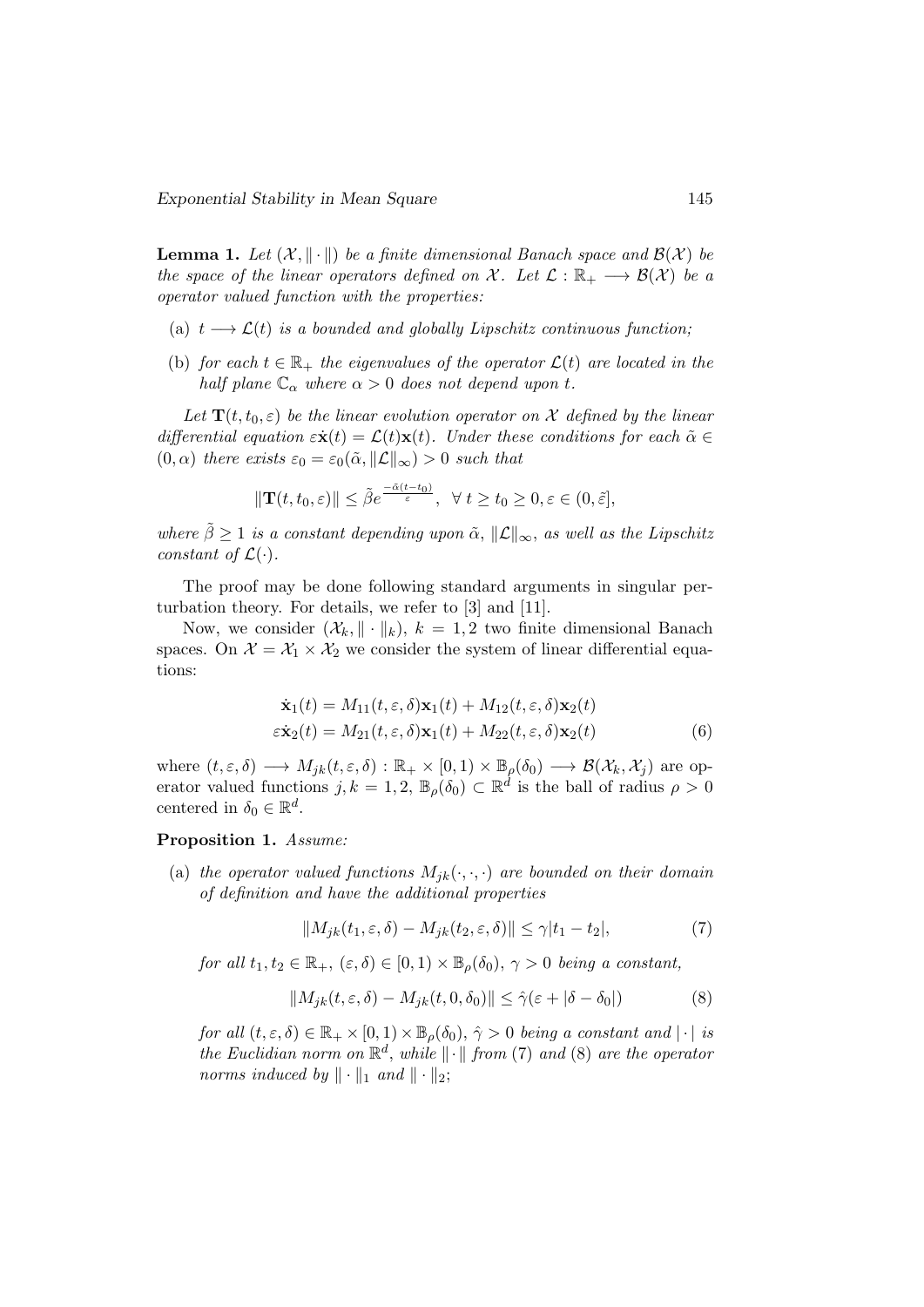(9)

- (b) for each  $t \in \mathbb{R}_+$ , the eigenvalues of the linear operator  $M_{22}(t, 0, \delta_0)$  are *located in the half plane*  $\mathbb{C}_{2\alpha_f}$  where  $\alpha_f > 0$  does not depend upon t;
- (c) the linear evolution operator  $\mathbf{T}_s(t, t_0)$  defined by the linear differential equation on  $\mathcal{X}_1$  :

$$
\dot{\mathbf{x}}_1(t) = M_s(t)\mathbf{x}_1(t)
$$

satisfies

$$
\|\mathbf{T}_s(t,t_0)\| \le \beta_s e^{-2\alpha_s(t-t_0)}
$$
  
for all  $t \ge t_0 \ge 0$ ,  $\beta_s \ge 1$ ,  $\alpha_s > 0$  do not depend by t and  $t_0$  and

$$
M_s(t) = M_{11}(t, 0, \delta_0) - M_{12}(t, 0, \delta_0) M_{22}^{-1}(t, 0, \delta_0) M_{21}(t, 0, \delta_0).
$$

Under these conditions there exist  $\varepsilon^* \in (0,1], \rho^* \in (0,\rho]$  such that the system (6) is exponentially stable for any  $(\varepsilon, \delta) \in (0, \varepsilon^*] \times \mathbb{B}_{\rho^*}(\delta_0)$ . Moreover, the solutions of system (6) have the upper bounds of the form

$$
\|\mathbf{x}_{1}(t,\varepsilon,\delta)\|_{1} \leq \beta_{1}e^{-\alpha_{s}(t-t_{0})}(\|\mathbf{x}_{1}(t_{0},\varepsilon,\delta)\|_{1} + \varepsilon\|\mathbf{x}_{2}(t_{0},\varepsilon,\delta)\|_{2}) \qquad (10a)
$$
  

$$
\|\mathbf{x}_{2}(t,\varepsilon,\delta)\|_{2} \leq \beta_{2}\left[e^{-\frac{\alpha_{f}(t-t_{0})}{\varepsilon}}\|\mathbf{x}_{2}(t_{0},\varepsilon,\delta)\|_{2} + e^{-\alpha_{s}(t-t_{0})}(\|\mathbf{x}_{1}(t_{0},\varepsilon,\delta)\|_{1} + \varepsilon\|\mathbf{x}_{2}(t_{0},\varepsilon,\delta)\|_{2})\right]
$$
(10b)

for all  $t \ge t_0 \ge 0$ ,  $\beta_k \ge 1$ ,  $k = 1, 2$ , being constants independent of  $t, t_0, \varepsilon, \delta$ .

*Proof.* Let  $\mathbf{T}(t, t_0; \varepsilon, \delta)$  and  $\mathbb{T}(t, t_0; \varepsilon)$  be the linear evolution operators on  $\mathcal{X}_2$  defined by the linear differential equations

$$
\varepsilon \dot{\mathbf{x}}_2(t) = M_{22}(t, \varepsilon, \delta) \mathbf{x}_2(t)
$$

and

$$
\varepsilon \dot{\mathbf{x}}_2(t) = M_{22}(t, 0, \delta_0) \mathbf{x}_2(t),
$$

respectively. Applying Lemma 1 for  $\tilde{\alpha} = \frac{3}{2}$  $\frac{3}{2}\alpha_f$  we deduce that there exists  $\varepsilon_1 > 0$  such that

$$
\|\mathbb{T}(t,t_0;\varepsilon)\| \le \xi_1 e^{-\frac{3\alpha_f(t-t_0)}{2\varepsilon}}
$$

for all  $t \geq t_0 \geq 0, 0 < \varepsilon \leq \varepsilon_1$ . Further we write

$$
\mathbf{T}(t, t_0; \varepsilon, \delta) \mathbf{x} = \mathbb{T}(t, t_0; \varepsilon) \mathbf{x}
$$
\n
$$
+ \frac{1}{\varepsilon} \int_{t_0}^t \mathbb{T}(t, \tau; \varepsilon) \left( M_{22}(\tau, \varepsilon, \delta) - M_{22}(\tau, 0, \delta_0) \right) \mathbf{T}(\tau, t_0; \varepsilon, \delta) \mathbf{x} d\tau
$$
\n(11)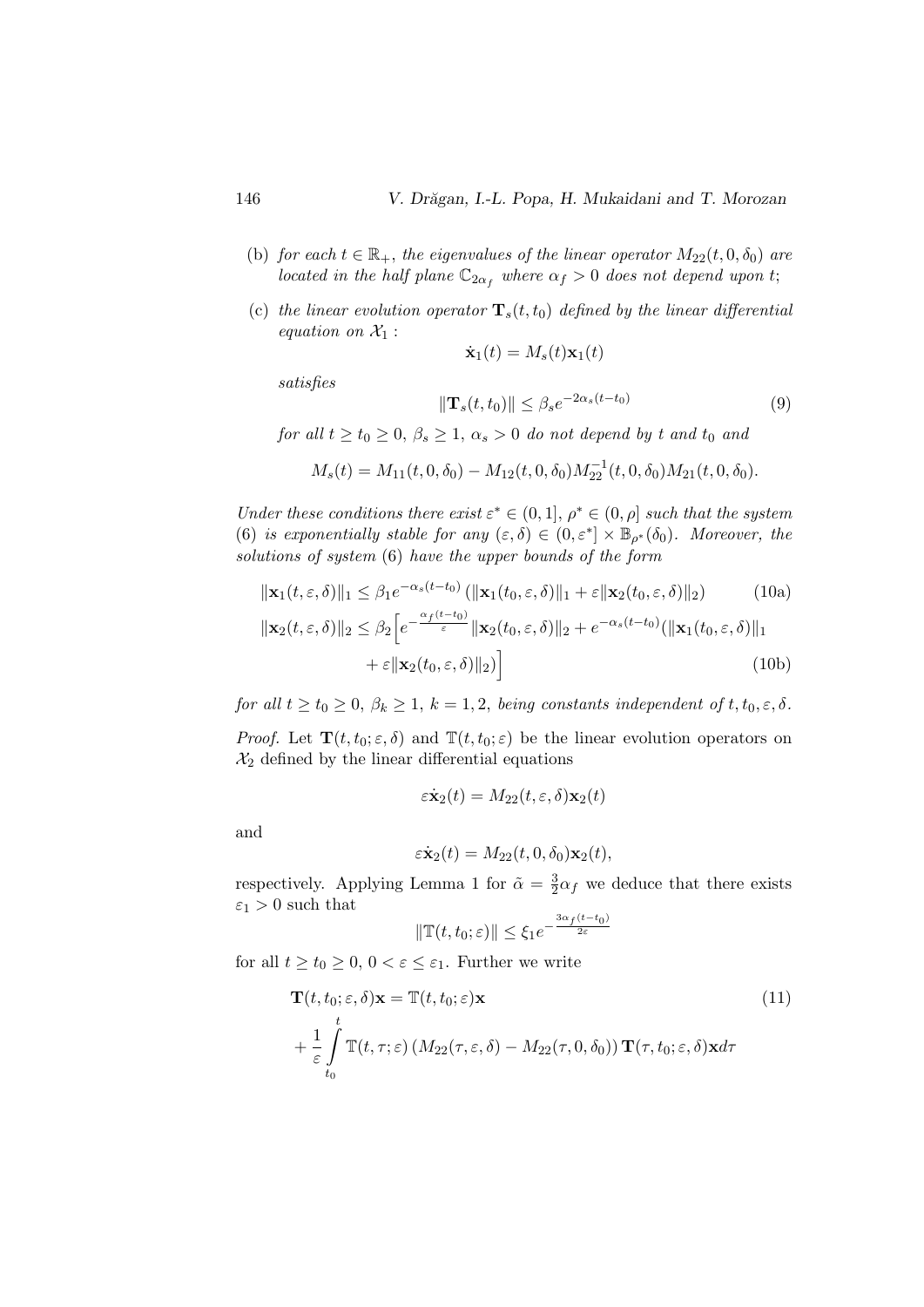Employing  $(8)$  and  $(11)$  we get

$$
\|\mathbf{T}(t,t_0;\varepsilon,\delta)\mathbf{x}\|_2 \leq \xi_1 \|\mathbf{x}\|_2 e^{-\frac{3\alpha_f(t-t_0)}{2\varepsilon}} + \frac{1}{\varepsilon} \xi_1 \hat{\gamma} (\varepsilon + |\delta - \delta_0|)
$$

$$
\times \int_{t_0}^t e^{-\frac{3\alpha_f(t-\tau)}{2\varepsilon}} \|\mathbf{T}(\tau,t_0;\varepsilon,\delta)\mathbf{x}\|_2 d\tau.
$$

Setting  $\psi(t,\varepsilon,\delta) = \sup$  $t_0 \leq \tau \leq t$  $\|\mathbf{T}(\tau, t_0; \varepsilon, \delta)\mathbf{x}\|_2$  we obtain

$$
[1 - \gamma_1(\varepsilon + |\delta - \delta_0|)] \psi(t, \varepsilon, \delta) \le \xi_1 ||\mathbf{x}||_2 e^{-\frac{3\alpha_f(t - t_0)}{2\varepsilon}}
$$

for all  $t \ge t_0 \ge 0$ ,  $\mathbf{x} \in \mathcal{X}_2$  where  $\gamma_1 = 2\hat{\gamma} \xi_1 \frac{1}{3\alpha}$  $\frac{1}{3\alpha_f}$ . Choose  $c \in (0,1)$  fixed. If  $\varepsilon + |\delta - \delta_0| \leq \frac{1-c}{\xi_1}$  we may conclude that

$$
\|\mathbf{T}(t, t_0; \varepsilon, \delta)\mathbf{x}\|_2 \le \xi_1 \frac{1}{c} e^{-\frac{3\alpha_f(t - t_0)}{2\varepsilon}} \|\mathbf{x}\|_2
$$
\n(12)

for all  $t \ge t_0 \ge 0$ ,  $\mathbf{x} \in \mathcal{X}_2$ .

Further, the assumption  $(b)$  together with  $(8)$  allow us to deduce that there exist  $\tilde{\varepsilon}_1 > 0$ ,  $\tilde{\rho}_1 > 0$  such that  $M_{22}(t, \varepsilon, \delta)$  is invertible and, additionally  $(t, \varepsilon, \delta) \longrightarrow M_{22}^{-1}(t, \varepsilon, \delta)$  is bounded for  $t \in \mathbb{R}_+$ ,  $0 \le \varepsilon \le \tilde{\varepsilon}_1$  and  $|\delta - \delta_0| \le \tilde{\rho}_1$ . We set

$$
M_s(t,\varepsilon,\delta) \stackrel{\Delta}{=} M_{11}(t,\varepsilon,\delta) - M_{12}(t,\varepsilon,\delta)M_{22}^{-1}(t,\varepsilon,\delta)M_{21}(t,\varepsilon,\delta).
$$

One shows that

$$
||M_s(t, \varepsilon, \delta) - M_s(t)|| \leq \hat{\gamma}_1(\varepsilon + |\delta - \delta_0|)
$$

for all  $t \in \mathbb{R}_+$  and  $\varepsilon$ ,  $\delta$  such that  $\varepsilon + |\delta - \delta_0|$  is sufficiently small.

Let  $\mathbf{T}_s(t, t_0; \varepsilon, \delta)$  be the linear evolution operator defined on  $\mathcal{X}_1$  by the linear differential equation

$$
\dot{\mathbf{x}}_1(t) = M_s(t, \varepsilon, \delta) \mathbf{x}_1(t).
$$

Employing (9) and Gronwall's Lemma one shows that

$$
\|\mathbf{T}(t, t_0; \varepsilon, \delta)\| \le \hat{\beta}_s e^{-\frac{3\alpha_s(t - t_0)}{2}} \tag{13}
$$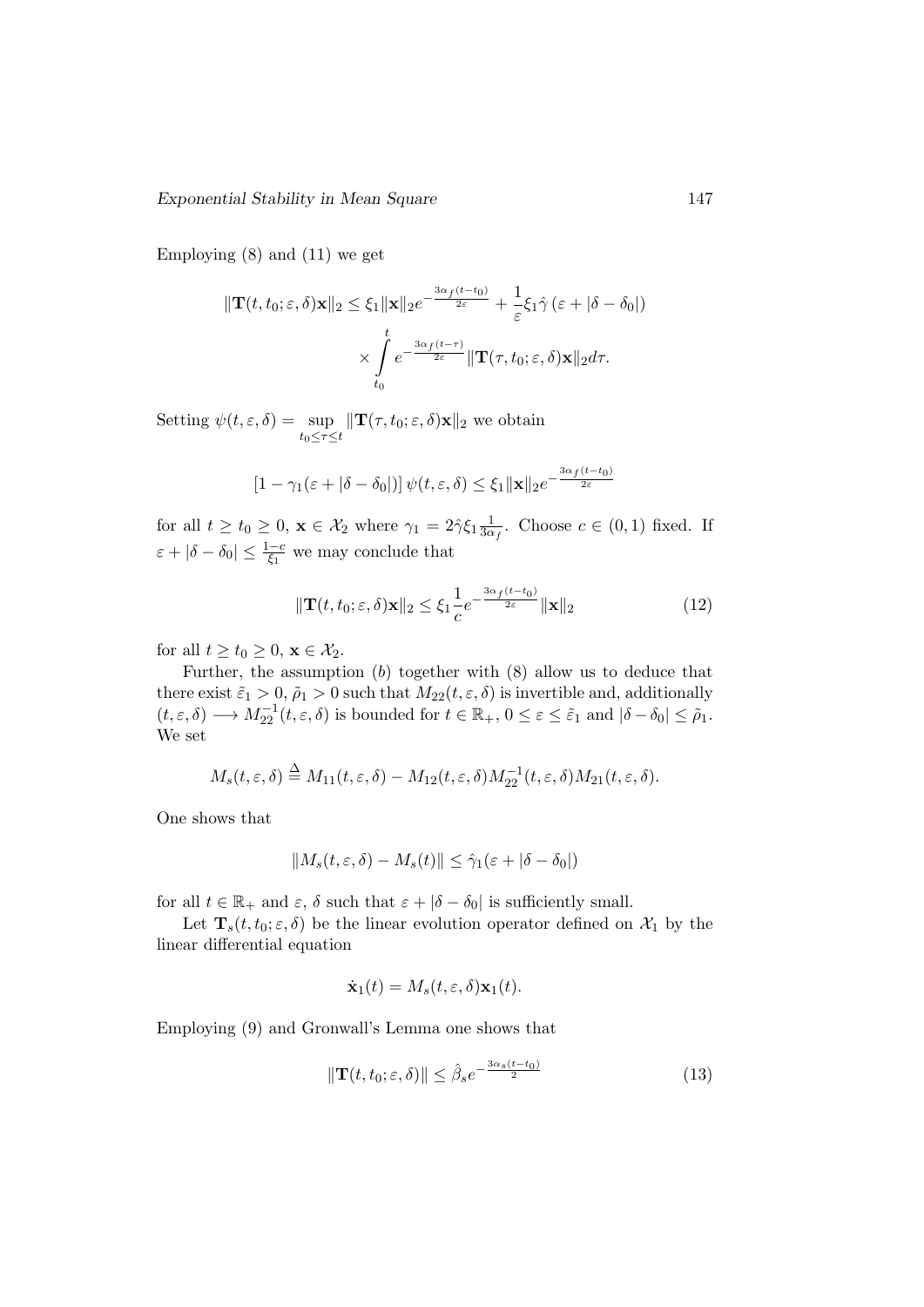for all  $t \ge t_0 \ge 0$ ,  $\varepsilon > 0$ ,  $\delta \in \mathbb{B}_{\rho}(\delta_0)$  are such that  $\varepsilon + |\delta - \delta_0|$  is sufficiently small. The solution of the system  $(6)$  has the representation formulae:

$$
\mathbf{x}_{1}(t, \varepsilon, \delta) = \mathbf{T}_{s}(t, t_{0}; \varepsilon, \delta) \mathbf{x}_{1}(t_{0}, \varepsilon, \delta) + \int_{t_{0}}^{t} \mathbf{T}_{s}(t, \tau; \varepsilon, \delta) M_{12}(\tau, \varepsilon, \delta)
$$

$$
\times (\mathbf{x}_{2}(\tau, \varepsilon, \delta) + M_{22}^{-1}(\tau, \varepsilon, \delta) M_{21}(\tau, \varepsilon, \delta) \mathbf{x}_{1}(\tau, \varepsilon, \delta)) d\tau, \quad (14a)
$$

$$
\mathbf{x}_{2}(t, \varepsilon, \delta) = \mathbf{T}(t, t_{0}; \varepsilon, \delta) \mathbf{x}_{2}(t_{0}, \varepsilon, \delta)
$$

$$
+\frac{1}{\varepsilon} \int_{t_0}^t \mathbf{T}(t,\tau;\varepsilon,\delta) M_{21}(\tau,\varepsilon,\delta) \mathbf{x}_1(\tau,\varepsilon,\delta) d\tau.
$$
 (14b)

Substituting (14b) in (14a) and using standard techniques from singular perturbation theory, one obtains via  $(7)$ ,  $(8)$ ,  $(12)$  and  $(13)$  that the slow component  $\mathbf{x}_1(t, \varepsilon, \delta)$  of the solution of the system (6) has an asymptotic behaviour of the form described by the first inequality in (10). Finally, from (13), (14b) together with the upper bound of  $\|\mathbf{x}_1(\tau, \varepsilon, \delta)\|_1$  given by the first inequality in (10) we may obtain that the fast component  $\mathbf{x}_2(t, \varepsilon, \delta)$  of the solution of (6) has the asymptotic behaviour of the form described by the second inequality from (10). Thus the proof is complete.  $\Box$ 

## 4 The main result

Let  $x(t) = (x_1^T(t, t_0, x_0; \varepsilon, \mu) \ x_2^T(t, t_0, x_0; \varepsilon, \mu))^T$  be the solution of the system (1) starting from  $x_0 = (x_{10}^T \ x_{20}^T)^T \in \mathbb{R}^{n_1+n_2}$  at the initial time  $t_0 \geq 0$ . We set  $X(t, i) = \mathbb{E}[x(t)x^{T}(t)\chi_{\{\eta_{t}=i\}}], t \geq t_0, i \in \mathfrak{N}, \chi_{\{\eta_{t}=i\}}$  is the indicator function of the event  $\{\eta_t = i\}$ . We set  $n = n_1 + n_2$  and  $\mathcal{S}_n \subset \mathbb{R}^{n \times n}$  stands for the linear space of the symmetric matrices of size  $n \times n$ . We denote  $S_n^N = S_n \times S_n \times \ldots \times S_n$ . Applying Theorem 3.1.6 from [7] we obtain that  $t \longrightarrow (X(t, 1), X(t, 2), \ldots, X(t, N))$  is the solution of the following problem with given initial values on the space  $\mathcal{S}_n^N$ :

$$
\dot{X}(t,i) = A(t,i,\varepsilon)X(t,i) + X(t,i)A^{T}(t,i,\varepsilon)
$$

$$
+ \sum_{k=1}^{r} A_{k}(t,i,\varepsilon,\mu)X(t,i)A_{k}^{T}(t,i,\varepsilon,\mu)
$$

$$
+ \sum_{j=1}^{N} q_{ji}X(t,j), \quad i \in \mathfrak{N}
$$
(15)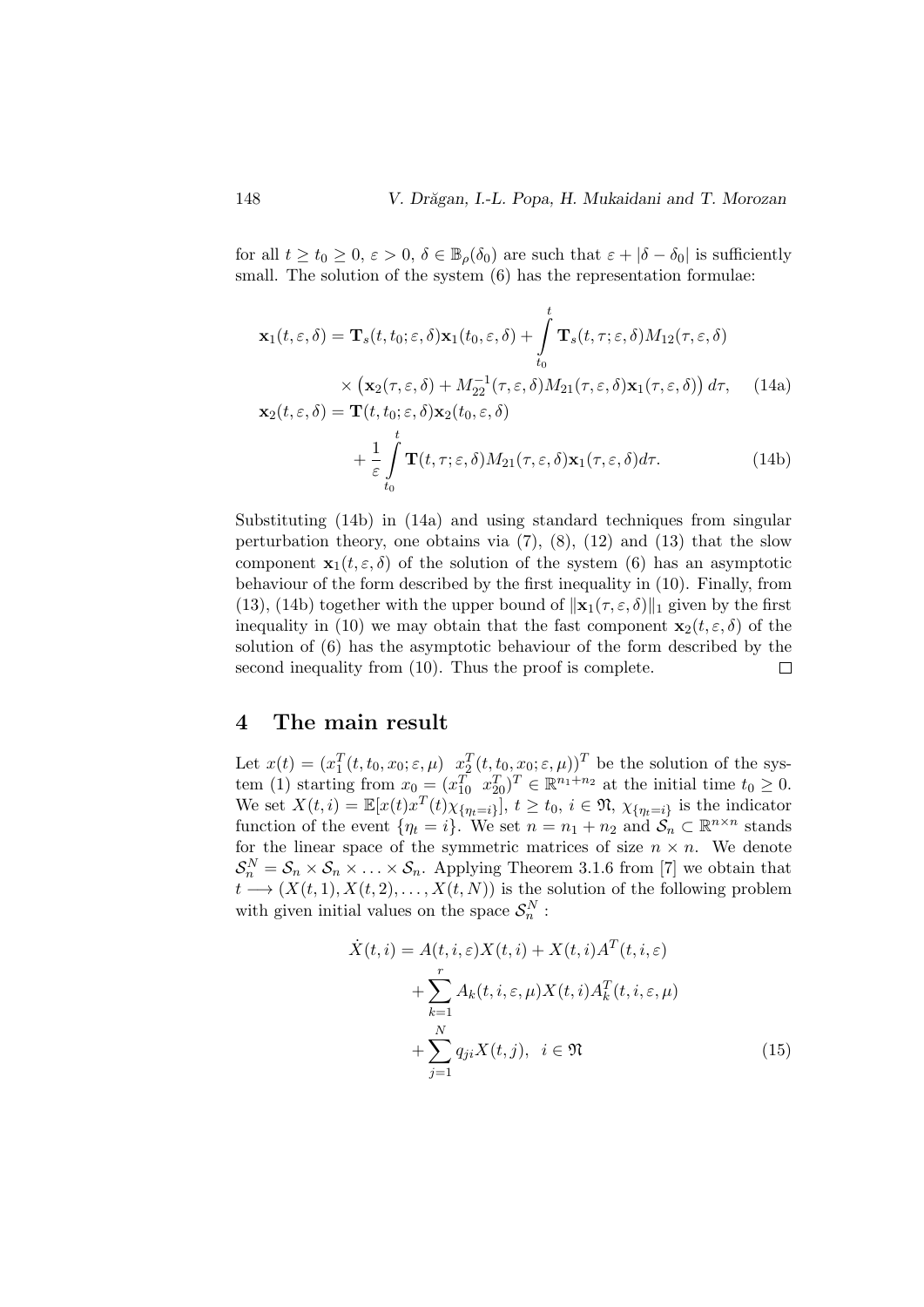$X(t_0, l) = x_0 x_0^T \pi_{t_0}(l), l \in \mathfrak{N},$  where  $\pi_{t_0} = (\pi_{t_0}(1), \ldots, \pi_{t_0}(N))$  is the probability distribution of the random variable  $\eta_{t_0}$ , i.e.  $\pi_{t_0}(l) = \mathcal{P}\{\eta_{t_0} = l\},\$  $l \in \mathfrak{N}$ . Let

$$
\begin{bmatrix} X_{11}(t,i) & X_{12}(t,i) \\ X_{12}^T(t,i) & X_{22}(t,i) \end{bmatrix}
$$

be the partition of  $X(t, i)$  compatible with the partition of the coefficients of (15) given in (3). By direct calculation one obtains the following partition of (15):

$$
\dot{X}_{11}(t,i) = A_{11}(t,i)X_{11}(t,i) + A_{12}(t,i)X_{12}^{T}(t,i) + X_{11}(t,i)A_{11}^{T}(t,i) \n+ X_{12}(t,i)A_{12}^{T}(t,i) + \sum_{k=1}^{r} [A_{k,11}(t,i)X_{11}(t,i)A_{k,11}^{T}(t,i) \n+ A_{k,12}(t,i)X_{12}^{T}(t,i)A_{k,11}^{T}(t,i) + A_{k,11}(t,i)X_{12}(t,i)A_{k,12}^{T}(t,i) \n+ A_{k,12}(t,i)X_{22}(t,i)A_{k,12}^{T}(t,i)] + \sum_{j=1}^{N} q_{ji}X_{11}(t,j),
$$
\n(16a)

$$
\varepsilon \dot{X}_{12}(t,i) = \varepsilon A_{11}(t,i) X_{12}(t,i) + \varepsilon A_{12}(t,i) X_{22}(t,i) + X_{11}(t,i) A_{21}^T(t,i)
$$
  
+  $X_{12}(t,i) A_{22}^T(t,i) + \mu \sum_{k=1}^r t[A_{k,11}(t,i) X_{11}(t,i) A_{k,21}^T(t,i)$   
+  $A_{k,12}(t,i) X_{12}^T(t,i) A_{k,21}^T(t,i) + A_{k,11}(t,i) X_{12}(t,i) A_{k,22}^T(t,i)$   
+  $A_{k,12}(t,i) X_{22}(t,i) A_{k,22}^T(t,i) + \varepsilon \sum_{j=1}^N q_{ji} X_{12}(t,j),$  (16b)

$$
\varepsilon \dot{X}_{22}(t,i) = A_{21}(t,i)X_{12}(t,i) + A_{22}(t,i)X_{22}(t,i) + X_{12}^T(t,i)A_{21}^T(t,i)
$$
  
+  $X_{22}(t,i)A_{22}^T(t,i) + \frac{\mu^2}{\varepsilon} \sum_{k=1}^r [A_{k,21}(t,i)X_{11}(t,i)A_{k,21}^T(t,i)$   
+  $A_{k,22}(t,i)X_{12}^T(t,i)A_{k,21}^T(t,i) + A_{k,21}(t,i)X_{12}(t,i)A_{k,22}^T(t,i)$   
+  $A_{k,22}(t,i)X_{22}(t,i)A_{k,22}^T(t,i)] + \varepsilon \sum_{j=1}^N q_{ji}X_{22}(t,j)$  (16c)

$$
X_{jl}(t_0, i) = x_{0j} x_{0l}^T \pi_{t_0}(i), \ \ j, l = 1, 2, \ \ i \in \mathfrak{N}.
$$
 (16d)

Further on, we shall show that the system of linear differential equations (16) can be regarded as a system of singularly perturbed linear differential equations of the form (6). To this end, we take  $\mathcal{X}_1 = \mathcal{S}_{n_1}^N$ . The elements  $\mathbf{X}_1$  are finite sequences of symmetric matrices of size  $n_1 \times n_1$ , that is,  $\mathbf{X}_1 =$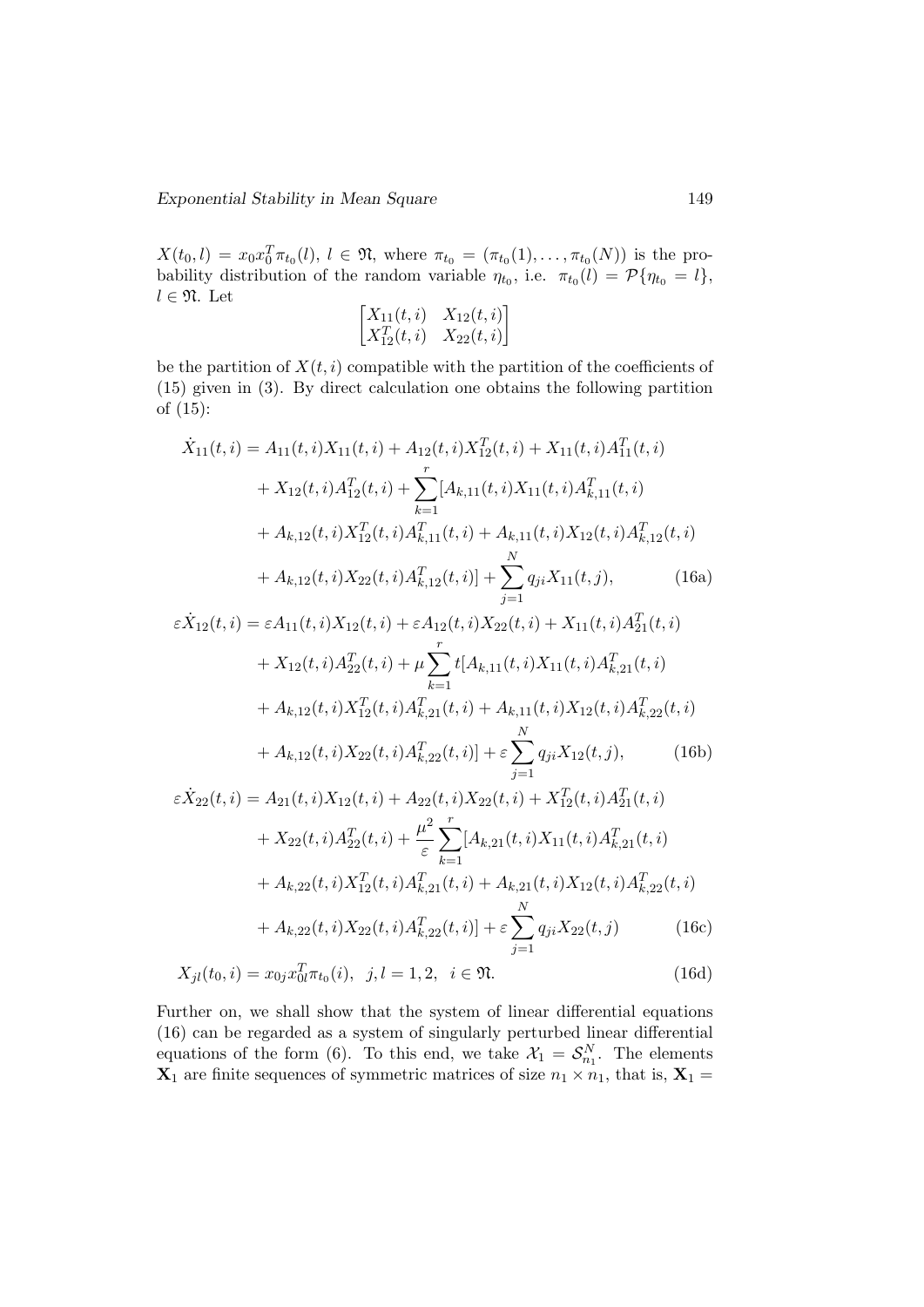$(X_1(1),..., X_1(N))$ . On the space  $\mathcal{X}_1$  we introduce the norm  $\|\cdot\|_1$  defined by

$$
\|\mathbf{X}_1\|_1 = \max_{i \in \mathfrak{N}} |X_1(i)| \tag{17}
$$

for all  $X_1 \in \mathcal{X}_1$ ,  $|X_1(i)|$  being the spectral norm of the matrix  $X_1(i)$ . Also, we set

$$
\mathcal{X}_2 \stackrel{\Delta}{=} \underbrace{(\mathbb{R}^{n_1 \times n_1} \times \mathcal{S}_{n_2}) \times \ldots \times (\mathbb{R}^{n_1 \times n_2} \times \mathcal{S}_{n_2})}_{N \text{ times}}.
$$

Its elements  $\mathbf{X}_2$  are finite sequences of the form

$$
\mathbf{X}_2 = ((X_{12}(1), X_{22}(1)), \ldots, (X_{12}(N), X_{22}(N))).
$$

On the space  $\mathcal{X}_2$  we introduce the norm

$$
\|\mathbf{X}_2\|_2 = \max_{i \in \mathfrak{N}} \left\{ \max\left( |X_{12}(i)|, |X_{22}(i)| \right) \right\}.
$$
 (18)

One can see that  $(\mathcal{X}_j, \|\cdot\|_j)$ ,  $j = 1, 2$  are finite dimensional Banach spaces. The system (16) may be regarded as a system of singularly perturbed linear differential equations on the space  $\mathcal{X}_1 \times \mathcal{X}_2$  :

$$
\dot{\mathbf{X}}_1(t) = \mathbb{M}_{11}(t, \varepsilon, \mu, \nu)[\mathbf{X}_1(t)] + \mathbb{M}_{12}(t, \varepsilon, \mu, \nu)[\mathbf{X}_2(t)] \tag{19a}
$$

$$
\varepsilon \dot{\mathbf{X}}_2(t) = \mathbb{M}_{21}(t, \varepsilon, \mu, \nu) [\mathbf{X}_1(t)] + \mathbb{M}_{22}(t, \varepsilon, \mu, \nu) [\mathbf{X}_2(t)] \tag{19b}
$$

where  $\mathbf{X}_l \longrightarrow \mathbb{M}_{jl}(t, \varepsilon, \mu, \nu)[\mathbf{X}_l]: \mathcal{X}_l \longrightarrow \mathcal{X}_j$  are defined as follows:

$$
\mathbb{M}_{11}(t, \varepsilon, \mu, \nu)[\mathbf{X}_1](i)
$$
\n
$$
\stackrel{\Delta}{=} A_{11}(t, i)X_{11}(i) + X_{11}(i)A_{11}^T(t, i)
$$
\n
$$
+ \sum_{k=1}^r A_{k, 11}(t, i)X_{11}(i)A_{k, 11}^T(t, i) + \sum_{j=1}^N q_{ji}X_{11}(j)
$$
\n(20)

 $i \in \mathfrak{N}$ , for all  $\mathbf{X}_1 = (X_{11}(1), \dots, X_{11}(N)) \in \mathcal{X}_1$ .

$$
\mathbb{M}_{12}(t, \varepsilon, \mu, \nu)[\mathbf{X}_2](i)
$$
\n
$$
\stackrel{\Delta}{=} A_{12}(t, i) X_{12}^T(i) + X_{12}(i) A_{12}^T(t, i)
$$
\n
$$
+ \sum_{k=1}^r [A_{k,12}(t, i) X_{12}^T(i) A_{k,11}^T(t, i) + A_{k,11}(t, i) X_{12}(i) A_{k,12}^T(t, i)
$$
\n
$$
+ A_{k,12}(t, i) X_{22}(i) A_{k,12}^T(t, i)]
$$
\n(21)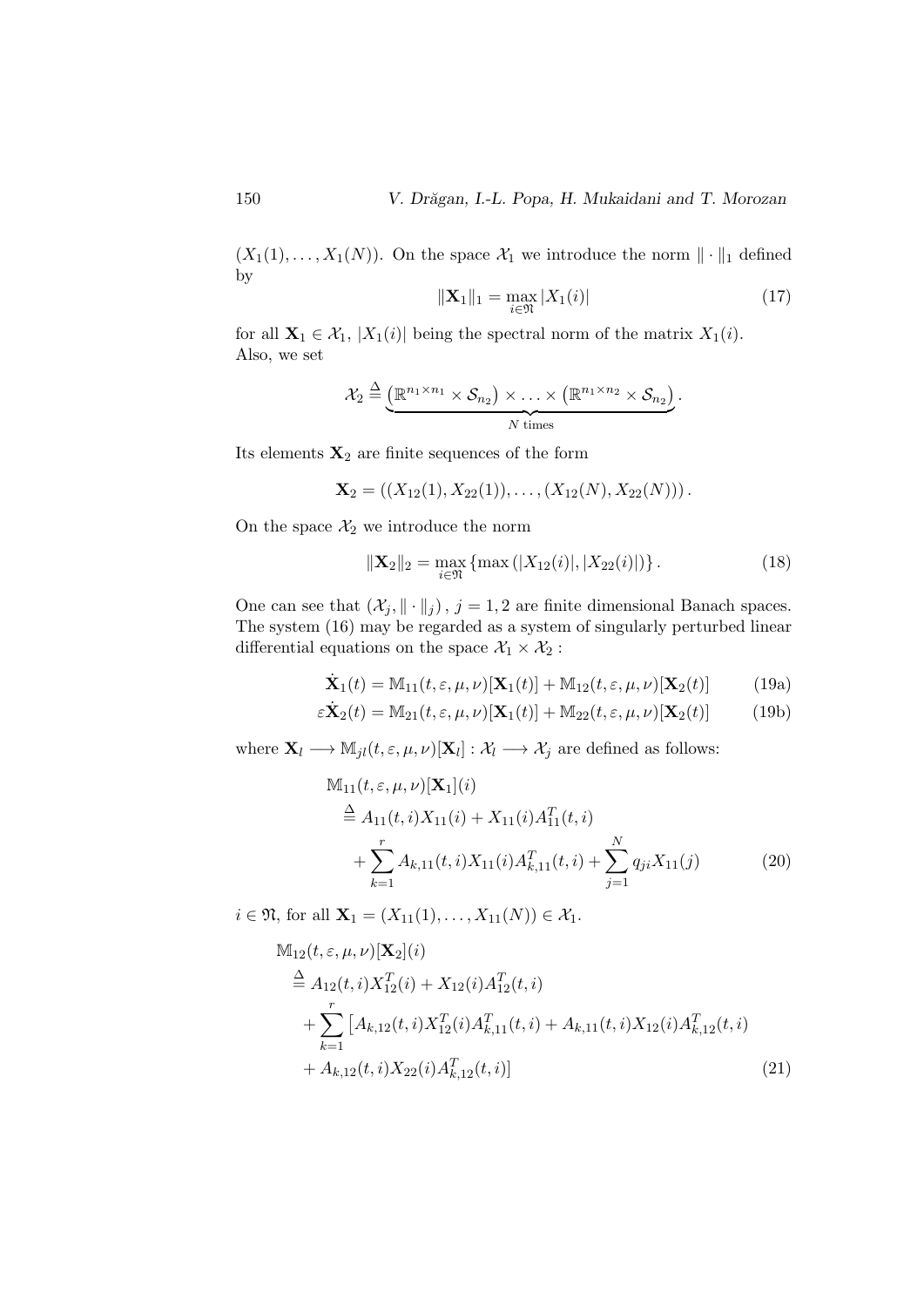$i \in \mathfrak{N}$ , for all  $\mathbf{X}_2 = ((X_{12}(1), X_{22}(1)), \ldots, (X_{12}(N), X_{22}(N))) \in \mathcal{X}_2$ . Furthermore, we have

$$
\mathbb{M}_{21}(t,\varepsilon,\mu,\nu)[\mathbf{X}_1](i) \stackrel{\Delta}{=} (\mathbb{M}_{21}^1(t,\varepsilon,\mu,\nu)[\mathbf{X}_1](i), \mathbb{M}_{21}^2(t,\varepsilon,\mu,\nu)[\mathbf{X}_1](i)), \tag{22}
$$

where

$$
\mathbb{M}_{21}^{1}(t, \varepsilon, \mu, \nu)[\mathbf{X}_{1}](i) = X_{11}(i)A_{21}^{T}(t, i) \n+ \mu \sum_{k=1}^{r} A_{k, 11}(t, i)X_{11}(i)A_{k, 21}^{T}(t, i),
$$
\n(23a)

$$
\mathbb{M}_{21}^2(t,\varepsilon,\mu,\nu)[\mathbf{X}_1](i) = \nu \sum_{k=1}^r A_{k,21}(t,i) X_{11}(i) A_{k,21}^T(t,i).
$$
 (23b)

On the other hand, we also have

$$
\mathbb{M}_{22}(t,\varepsilon,\mu,\nu)[\mathbf{X}_2](i) \stackrel{\Delta}{=} (\mathbb{M}_{22}^1(t,\varepsilon,\mu,\nu)[\mathbf{X}_2](i), \mathbb{M}_{22}^2(t,\varepsilon,\mu,\nu)[\mathbf{X}_2](i)), \tag{24}
$$

where

$$
\mathbb{M}_{22}^{1}(t, \varepsilon, \mu, \nu)[\mathbf{X}_{2}](i) = \varepsilon A_{11}(t, i)X_{12}(i) + \varepsilon A_{12}(t, i)X_{22}(i) + X_{12}(i)A_{22}^{T}(t, i)
$$
\n
$$
+ \mu \sum_{k=1}^{r} \left[ A_{k,12}(t, i)X_{12}^{T}(i)A_{k,21}^{T}(t, i) + A_{k,11}(t, i)X_{12}(i)A_{k,22}^{T}(t, i) + A_{k,12}(t, i)X_{22}(i)A_{k,22}^{T}(t, i) \right] + A_{k,12}(t, i)X_{22}(i)A_{k,22}^{T}(t, i) + \varepsilon \sum_{j=1}^{N} q_{ji}X_{12}(j),
$$
\n(25a)

$$
\mathbb{M}_{22}^{2}(t,\varepsilon,\mu,\nu)[\mathbf{X}_{2}](i) = A_{21}(t,i)X_{12}(i) + A_{22}(t,i)X_{22}(i) + X_{12}^{T}(i)A_{21}^{T}(t,i) \n+ X_{22}(i)A_{22}^{T}(t,i) + \nu \sum_{k=1}^{r} [A_{k,22}(t,i)X_{12}^{T}(t,i)A_{k,21}^{T}(t,i) \n+ A_{k,21}(t,i)X_{12}(i)A_{k,22}^{T}(t,i) + A_{k,22}(t,i)X_{22}(i)A_{k,22}^{T}(t,i)] \n+ \varepsilon \sum_{j=1}^{N} q_{ji}X_{22}(j)
$$
\n(25b)

for all  $\mathbf{X}_2 = ((X_{12}(1), X_{22}(1)), \ldots, (X_{12}(N), X_{22}(N))) \in \mathcal{X}_2$ .

Comparing (19)-(24) with (16) we remark the natural occurrence of the quantity  $\nu = \mu^2/\varepsilon$ . This quantity must be interpreted as an additional parameter of the problem under investigation. We note that even if  $\varepsilon \longrightarrow 0_+,$  $\mu \longrightarrow 0_+$ , the limit  $\lim_{(\varepsilon,\mu)\to(0_+,0_+)}\mu^2/\varepsilon$  does not exist. That is why, in the following we are making the assumption: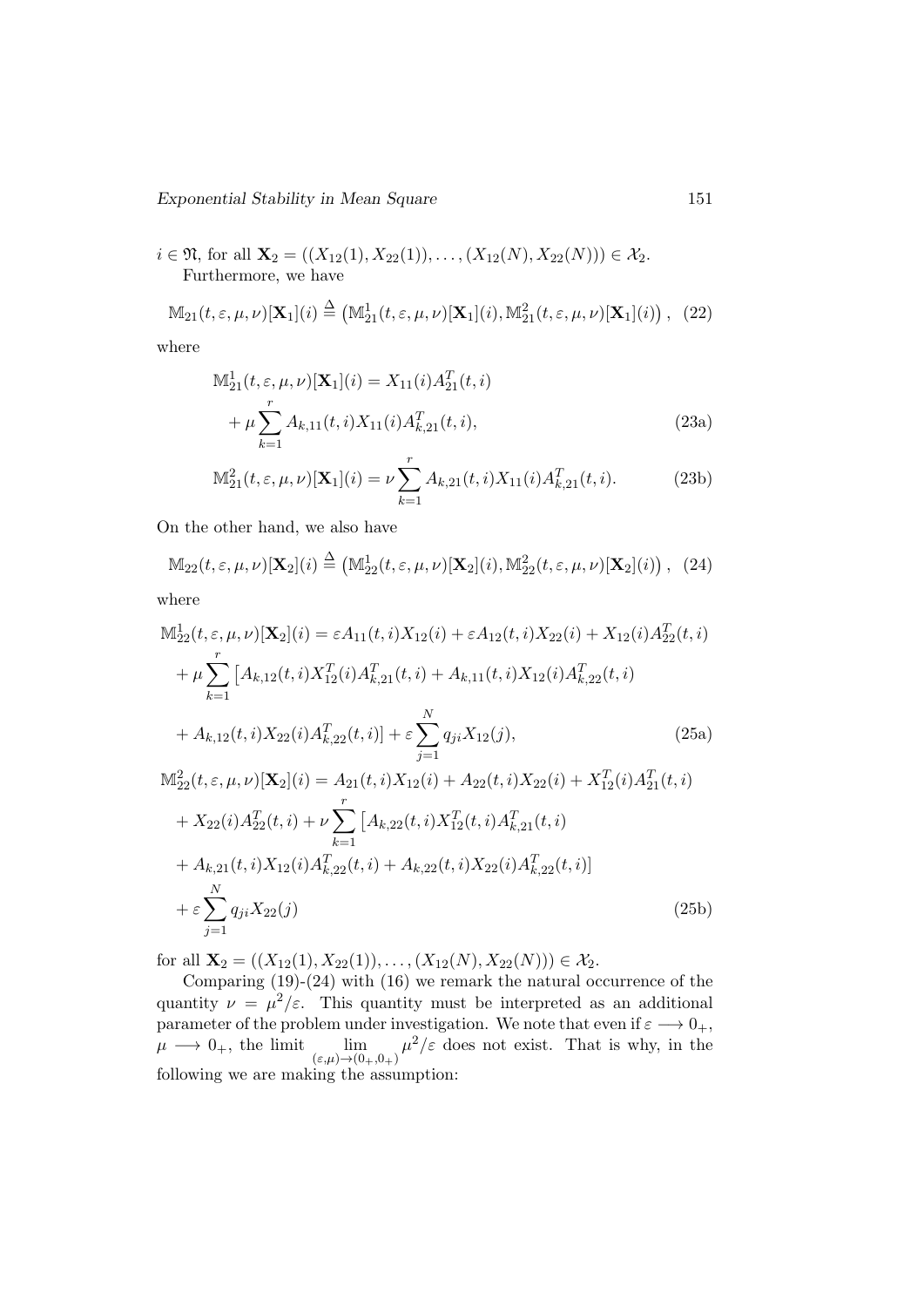H2) The values of the small parameters  $\varepsilon > 0$ ,  $\mu > 0$  are such that the values of  $\mu^2/\varepsilon$  tend to a nominal value  $\nu_0$ .

**Remark 1.** The assumption H2) is fulfilled if, for example,  $\mu = \psi(\varepsilon)$ , where  $\psi : \mathbb{R}_+ \longrightarrow \mathbb{R}_+$  is a function with the properties:

- (a)  $\psi(\varepsilon) = 0$  if and only if  $\varepsilon = 0$ ;
- (b)  $\lim_{\varepsilon \to 0+} \psi(\varepsilon) = 0;$

(c) 
$$
\lim_{\varepsilon \to 0+} \frac{\psi^2(\varepsilon)}{\varepsilon} = \nu_0.
$$

In many works was used  $\psi(\varepsilon) = \varepsilon^{\theta}$  with  $\theta \geq \frac{1}{2}$  $\frac{1}{2}$  (see for example [2], [5], [6], [8], [13], [17], [18] and the references therein).

In applications, the value of the nominal parameter  $\nu_0$  is established together with the mathematical model of the phenomena under investigation.

Let us remark that if we take  $\delta = (\mu, \nu)$  and  $\delta_0 = (0, \nu_0)$ , the system (19) is of type (6). Hence, we may apply the result from Proposition 1 to obtain a set of sufficient conditions that guarantee the exponential stability of the system (19) for any  $\varepsilon > 0$ ,  $\mu > 0$  small enough.

#### Proposition 2. Assume:

- (a) the assumptions  $H1$ ) and  $H2$ ) are fulfilled;
- (b) for any  $t \in \mathbb{R}_+$ , the eigenvalues of the linear operators  $\mathbb{M}_{22}(t, 0, 0, \nu_0)$ :  $\mathcal{X}_2 \to \mathcal{X}_2$  are located in the half plane  $\mathbb{C}_{2\alpha_f}$  for some  $\alpha_f > 0$  not depending upon t;
- (c) the linear evolution operator  $\mathbf{T}_s(t,t_0)$  defined by the linear differential equation on  $\mathcal{X}_1$  :

$$
\dot{\mathbf{X}}_1(t) = \mathbb{M}_s(t)[\mathbf{X}_1(t)]
$$

satisfies

$$
\|\mathbf{T}_s(t, t_0)\| \le \beta_s e^{-2\alpha_s(t - t_0)}\tag{26}
$$

for all  $t \ge t_0 \ge 0$ ,  $\beta_s \ge 1$ ,  $\alpha_s > 0$ , not depending upon t,  $t_0$ , and,  $M_s(t): \mathcal{X}_1 \rightarrow \mathcal{X}_1$  being defined by

$$
\mathbb{M}_s(t) = \mathbb{M}_{11}(t, 0, 0, \nu_0) - \mathbb{M}_{12}(t, 0, 0, \nu_0) \mathbb{M}_{22}^{-1}(t, 0, 0, \nu_0) \mathbb{M}_{21}(t, 0, 0, \nu_0).
$$
\n(27)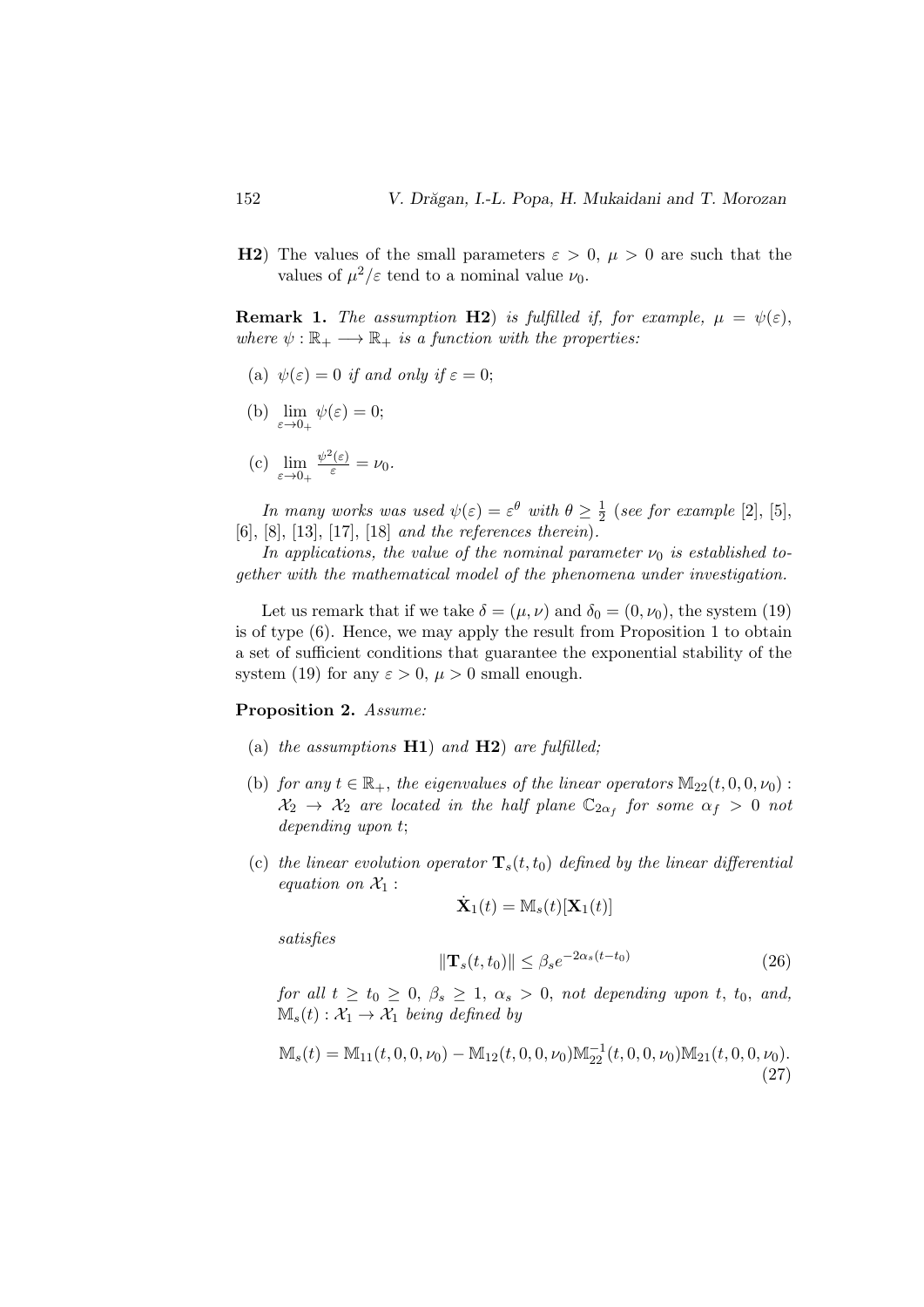Under these conditions there exist  $\tilde{\varepsilon} > 0$ ,  $\tilde{\mu} > 0$ ,  $\tilde{\rho} > 0$ , such that for any  $0 < \varepsilon \leq \tilde{\varepsilon}, 0 < \mu \leq \tilde{\mu}$  that satisfy  $|\mu^2/\varepsilon - \nu_0| \leq \tilde{\rho}$ , the system (19) is exponentially stable. Furthermore, for these values of the parameters  $\varepsilon$  and  $\mu$ , the solutions of the system (19) have upper bounds of the form:

$$
\|\mathbf{X}_{1}(t,\varepsilon,\mu)\|_{1} \leq c_{1}e^{-\alpha_{s}(t-t_{0})} (\|\mathbf{X}_{1}(t_{0},\varepsilon,\mu)\|_{1} + \varepsilon \|\mathbf{X}_{2}(t_{0},\varepsilon,\mu)\|_{2})
$$
  

$$
\|\mathbf{X}_{2}(t,\varepsilon,\mu)\|_{2} \leq c_{2}[e^{-\frac{\alpha_{f}(t-t_{0})}{\varepsilon}} \|\mathbf{X}_{2}(t_{0},\varepsilon,\mu)\|_{2} + e^{-\alpha_{s}(t-t_{0})} (\|\mathbf{X}_{1}(t_{0},\varepsilon,\mu)\|_{1} + \varepsilon \|\mathbf{X}_{2}(t_{0},\varepsilon,\mu)\|_{2})]
$$
(28)

for all  $t > t_0 > 0$ .

*Proof.* First, let us remark that the assumption  $H1$ ) together with (20)- $(24)$  guarantee that the assumption  $(a)$  from Proposition 1 is fulfilled in the special case of the system  $(19)$ . The assumptions  $(b)$  and  $(c)$  from the statement of the Proposition 2 are special forms of the assumptions  $(b)$  and (c) from Proposition 1 associated to the system (19) and  $\delta_0 = (0, \nu_0)$ . So, (28) follows immediately from (10). Thus the proof is complete.  $\Box$ 

In the sequel, we shall emphasize some conditions expressed in terms of the coefficients of the system  $(1)$  that guarantee that assumptions  $(b)$  and (c) from Proposition 2 are fulfilled. For each  $(t, i) \in \mathbb{R}_+ \times \mathfrak{N}$  we consider the generalized Lyapunov operator  $\mathcal{L}_{f\nu_0}(t,i): \mathcal{S}_{n_2} \to \mathcal{S}_{n_2}$  defined by

$$
\mathcal{L}_{f\nu_0}(t,i)[Z] = A_{22}(t,i)Z + ZA_{22}^T(t,i) + \nu_0 \sum_{k=1}^r A_{k,22}(t,i)ZA_{k,22}^T(t,i)
$$
 (29)

for all  $Z \in \mathcal{S}_{n_2}$ . The operator  $\mathcal{L}_{f\nu_0}(t,i)$  is the linear operator of Lyapunov type associated to the stochastic linear differential equation of the form

$$
dx_2(\tau) = A_{22}(t, i)x_2(\tau)d\tau + \sqrt{\nu_0} \sum_{k=1}^r A_{k, 22}(t, i)x_2(\tau)dw_k(\tau)
$$
 (30)

where  $(t, i) \in \mathbb{R}_+ \times \mathfrak{N}$  are parameters.

One knows that for each fixed  $(t, i)$ , the system  $(30)$  is exponentially stable in mean square if and only if the eigenvalues of the operator  $\mathcal{L}_{fv}(t, i)$ are in the half plane  $\mathbb{C}_-$ .

Now we prove an auxiliary result that will be involved in the proof of the forthcoming proposition.

**Lemma 2.** Assume that the assumptions  $H1$ ) and  $H2$ ) are fulfilled. Under these conditions the following hold: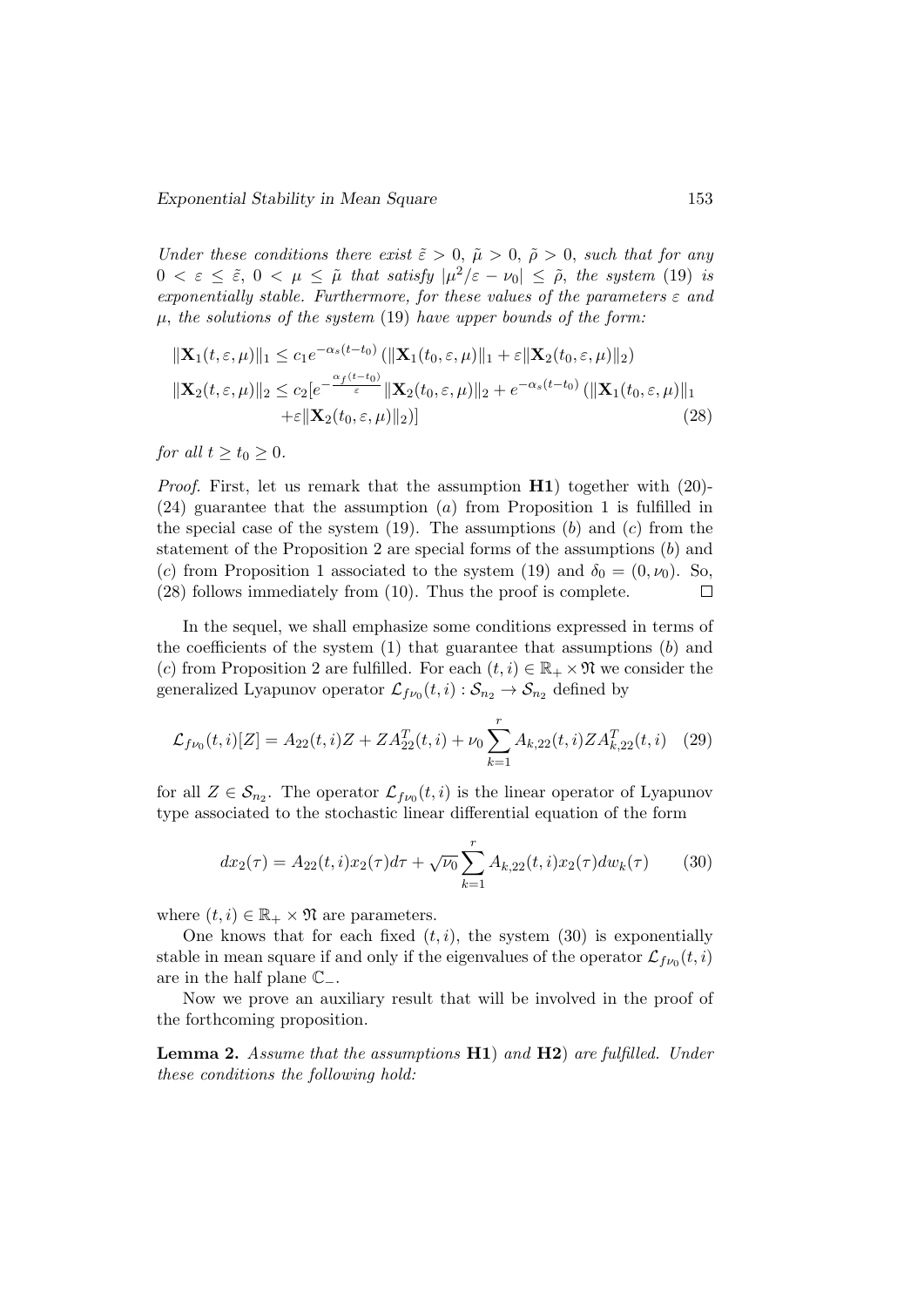- (i) for each  $(t, i) \in \mathbb{R}_+ \times \mathfrak{N}$ , the linear operator  $\mathcal{L}_{f\nu_0}(t, i)$  defines a positive evolution on the linear space  $S_{n_2}$ , that is,  $e^{\mathcal{L}_{f\nu_0}(t,i)\tau}[Z] \geq 0$ , for all  $\tau \geq 0$  if  $Z \geq 0$ ;
- (ii) if the eigenvalues of the linear operators  $\mathcal{L}_{f\nu_0}(t,i)$  are placed in the half plane of the form  $\mathbb{C}_{\lambda}$ , with  $\lambda > 0$  not depending upon  $(t, i) \in \mathbb{R}_{+} \times \mathfrak{N}$ , then, for any  $\lambda \in (0, \lambda)$  there exists  $\tilde{c} > 0$  not depending upon  $t, i, \tau$ such that  $||e^{\mathcal{L}_{f\nu_0}(t,i)\tau}|| \leq \tilde{c}e^{-\tilde{\lambda}\tau}$ , for all  $\tau \geq 0$ ,  $||\cdot||$  being the operator norm induced by the spectral norm  $|\cdot|$  on  $S_{n_2}$ .

*Proof.* The assertion  $(i)$  is a straightforward consequence of the Remark 2.6.2 from [7].

To prove  $(ii)$  let us remark that

$$
||e^{\mathcal{L}_{f\nu_0}(t,i)\tau}|| = |e^{\mathcal{L}_{f\nu_0}(t,i)\tau}[I_{n_2}]],
$$

where  $I_{n_2}$  is the identity matrix of size  $n_2 \times n_2$ . To obtain this equality we have used the Corollary 2.1.7  $(i)$  and Theorem 2.1.10 from [7] in the special case of the Banach space  $(S_{n_2}, |\cdot|)$ . We set  $Z(\tau) = e^{\mathcal{L}_{f\nu_0}(t,i)\tau} [I_{n_2}]$ . So,  $Z(\cdot)$ is the solution of the problem with given initial values:

$$
\frac{d}{d\tau}Z(\tau) = \mathcal{L}_{f\nu_0}(t,i)[Z(\tau)], \quad Z(0) = I_{n_2}.
$$
\n(31)

Using the techniques of H-representation, introduced in [23] we obtain that  $Z(\tau) = \varphi^{-1}(\xi(\tau))$  where  $\varphi : \mathcal{S}_{n_2} \to \mathbb{R}^{\frac{n_2(n_2+1)}{2}}$  is the isomorphism introduced in [23] and  $\xi(\tau)$  is the solution of the following problem with given initial values:

$$
\frac{d}{d\tau}\xi(\tau) = \Theta(t, i)\xi(\tau), \quad \xi(0) = \varphi(I_{n_2}),\tag{32}
$$

where  $\mathbf{\Theta}(t,i)$  is the matrix associated to the linear operator  $\mathcal{L}_{f\nu_0}(t,i)$  via (9) from [23]. Invoking the boundedness of the functions  $t \to A_{22}(t, i)$  and  $t \to A_{k,22}(t,i)$  we may deduce that there exists  $\gamma > 0$  not depending upon  $(t, i) \in \mathbb{R}_+ \times \mathfrak{N}$  such that  $|\mathbf{\Theta}(t, i)| \leq \check{\gamma}$ .

On the other hand, from Lemma 3.1 (ii) from [23] applied in the case of linear operator defined in (29), we infer that the spectrum of the operator  $\mathcal{L}_{f\nu_0}(t,i)$  coincides to the spectrum of the matrix  $\Theta(t,i)$ . We consider  $\lambda \in (0, \lambda)$ . Applying Proposition 3, Chapter 1 from [1] in the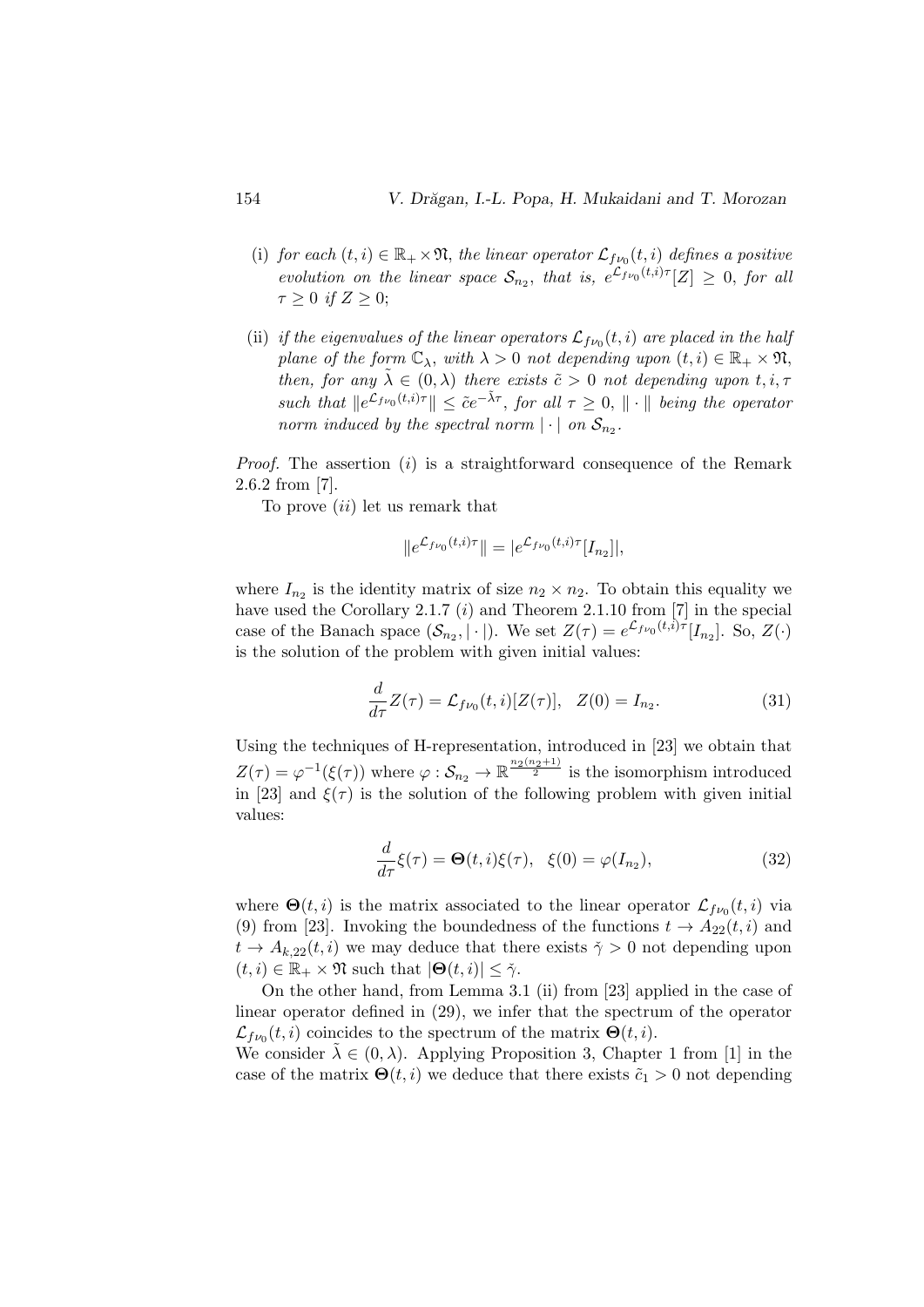upon  $(t, i)$  so that  $|e^{\Theta(t, i)\tau}| \leq \tilde{c}_1 e^{-\tilde{\lambda}\tau}$ , for all  $\tau \geq 0$ . This allows us to deduce that the solutions of the problem with given initial values satisfy

$$
|\xi(\tau)| \leq \tilde{c}_1 e^{-\tilde{\lambda}\tau} |\varphi(I_{n_2})|.
$$

In this way we may conclude that

$$
||e^{\mathcal{L}_{f\nu_0}(t,i)\tau}|| = |Z(\tau)| = |\varphi^{-1}(\xi(\tau))| \leq \tilde{c}e^{-\tilde{\lambda}\tau}
$$

where  $\tilde{c} = ||\varphi^{-1}|| \cdot |\varphi(I_{n_2})| \tilde{c}_1$ . Thus the proof is complete.

The next result provides a condition which guarantee that the assumption (b) from Proposition 2 is fulfilled.

Proposition 3. Assume:

- (a)  $H1$ ) and  $H2$ ) are fulfilled;
- (b) there exists  $\lambda > 0$  not depending upon  $(t, i)$  such that the eigenvalues of the linear operators  $\mathcal{L}_{f\nu_0}(t,i)$  are located in the half plane  $\mathbb{C}_{\lambda}$  for all  $(t, i) \in \mathbb{R}_+ \times \mathfrak{N}.$

Under these conditions there exists  $\alpha_f > 0$  not depending upon t such that the eigenvalues of the linear operator  $M_{22}(t, 0, 0, \nu_0)$  are in the half plane  $\mathbb{C}_{2\alpha}$ .

*Proof.* The conclusion one obtains showing that there exist  $\hat{c} \geq 1$  and  $\alpha > 0$ not depending upon  $t \in \mathbb{R}_+$  such that

$$
\|e^{\mathbb M_{22}(t,0,0,\nu_0)\tau}\|\leq \hat{c} e^{-\alpha\tau},
$$

for all  $\tau \geq 0$ ,  $t \in \mathbb{R}_+$ . Here,  $\|\cdot\|$  is the operator norm induced by the norm  $\|\cdot\|_2$  on the Banach space  $\mathcal{X}_2$ . Employing (24) and (29) we obtain that the linear differential equation on  $\mathcal{X}_2$ :

$$
\frac{d}{d\tau}\mathbf{X}_2(\tau) = \mathbb{M}_{22}(t,0,0,\nu_0)\mathbf{X}_2(\tau)
$$

with  $t$  as a parameter, has the partition:

$$
\frac{d}{d\tau} X_{12}(\tau, i) = X_{12}(\tau, i) A_{22}^T(t, i)
$$
\n
$$
\frac{d}{d\tau} X_{22}(\tau, i) = \mathcal{L}_{f\nu_0}(t, i) [X_{22}(\tau, i)] + A_{21}(t, i) X_{12}(\tau, i) + X_{12}^T(\tau, i) A_{21}^T(t, i).
$$

 $\Box$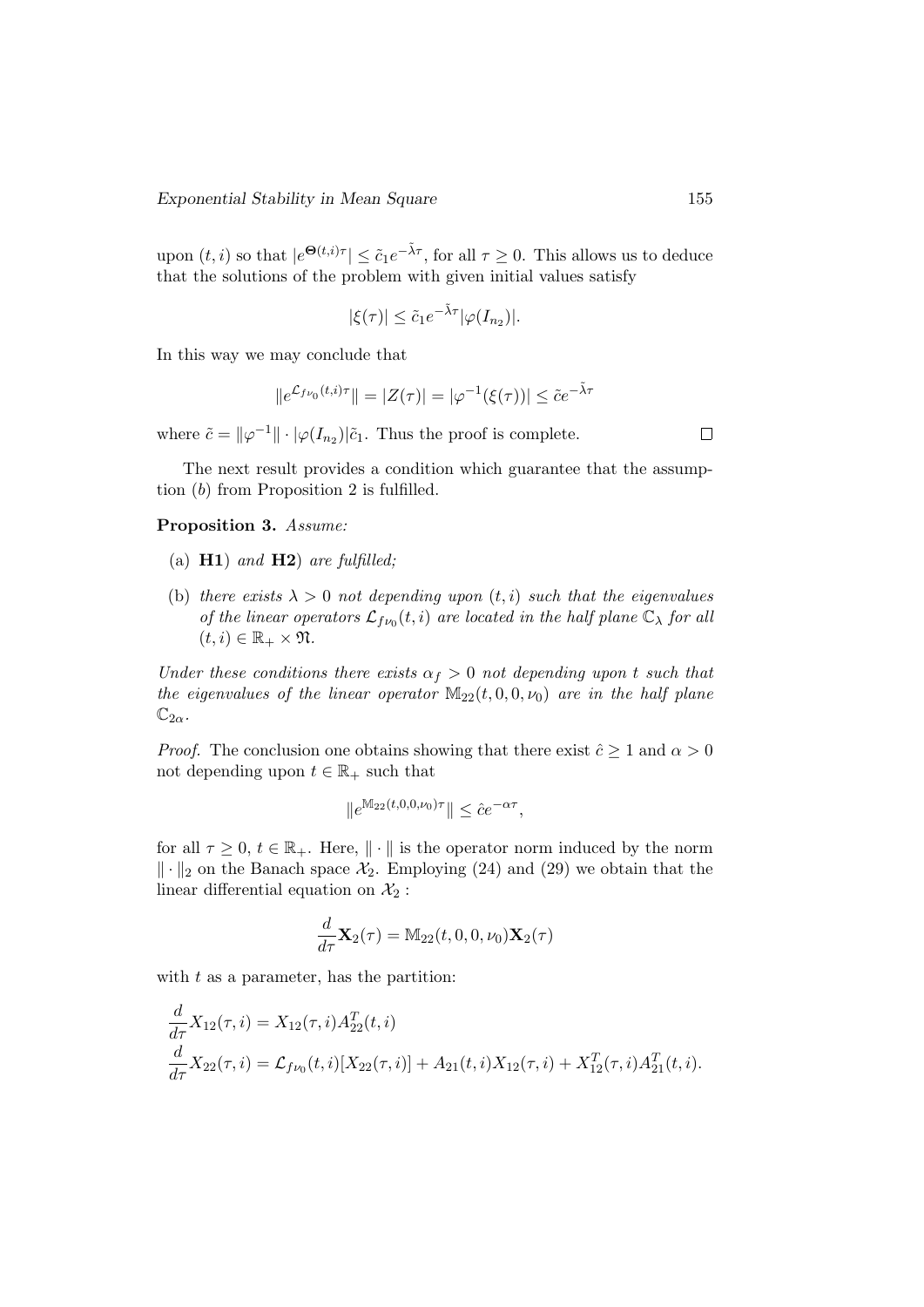We deduce that for each  $(t, i) \in \mathbb{R}_+ \times \mathfrak{N}$  we have the representation:

$$
X_{12}(\tau,i) = X_{12}(0,i)e^{A_{22}^T(t,i)\tau}, \ \ \forall \ \tau \ge 0, \ X_{12}(0,i) \in \mathbb{R}^{n_1 \times n_2}
$$
 (33)

$$
X_{22}(\tau,i) = e^{\mathcal{L}_{f\nu_0}(t,i)\tau} [X_{22}(0,i)] + \int_0^{\tau} e^{\mathcal{L}_{f\nu_0}(t,i)(\tau-\sigma)} [A_{21}(t,i)X_{12}(\tau,i) + X_{12}^T(\tau,i)A_{21}^T(t,i)]d\sigma
$$
\n(34)

for all  $\tau \geq 0$ ,  $X_{22}(0,i) \in \mathcal{S}_{n_2}$ . Based on Lemma 2 we infer that under the considered assumptions we have:

$$
||e^{\mathcal{L}_{f\nu_0}(t,i)\tau}|| \leq \tilde{c}e^{-\tilde{\lambda}\tau},\tag{35}
$$

for all  $\tau \geq 0$ , where  $\tilde{c} \geq 1$ ,  $\tilde{\lambda} > 0$  not depending upon  $(t, i) \in \mathbb{R}_+ \times \mathfrak{N}$ . Setting  $\nu_0 = 0$  in (29) we obtain

$$
\mathcal{L}_{f0}(t,i)[Z] = A_{22}(t,i)Z + ZA_{22}^{T}(t,i).
$$
\n(36)

We have  $\mathcal{L}_{f0}(t, i) \leq \mathcal{L}_{f\nu_0}(t, i)$  that yields

$$
0 \le e^{\mathcal{L}_{f0}(t,i)\tau}[Z] \le e^{\mathcal{L}_{f\nu_0}(t,i)\tau}[Z] \text{ if } Z \ge 0.
$$

Applying Corollary 2.1.11 from [7] in the special case of this positive operator we obtain

$$
\|e^{\mathcal{L}_{f0}(t,i)\tau}\| \le \|e^{\mathcal{L}_{f\nu_0}(t,i)\tau}\|,\tag{37}
$$

for all  $\tau \geq 0$ ,  $(t, i) \in \mathbb{R}_+ \times \mathfrak{N}$ . Here and in (35),  $\|\cdot\|$  is the operator norm induced by the spectral norm  $|\cdot|$  on  $S_{n_2}$ . From (35) and (37) we get

$$
\|e^{\mathcal{L}_{f0}(t,i)\tau}\| \le \tilde{c}e^{-\tilde{\lambda}\tau} \tag{38}
$$

for all  $\tau \geq 0$ ,  $(t, i) \in \mathbb{R}_+ \times \mathfrak{N}$ . On the other hand, employing Theorem 2.1.10 from [7] in the special case of the operator  $\mathcal{L}_{f0}(t, i)$  we have

$$
||e^{\mathcal{L}_{f0}(t,i)\tau}|| = |e^{\mathcal{L}_{f0}(t,i)\tau}[I_{n_2}||.
$$

According to (36) we obtain that

$$
e^{\mathcal{L}_{f0}(t,i)\tau}[I_{n_2}] = e^{A_{22}(t,i)\tau}e^{A_{22}^T(t,i)\tau}.
$$

Hence, (38) becomes

$$
|e^{A_{22}(t,i)\tau}e^{A_{22}^T(t,i)\tau}|\leq \tilde{c}e^{-\tilde{\lambda}\tau}
$$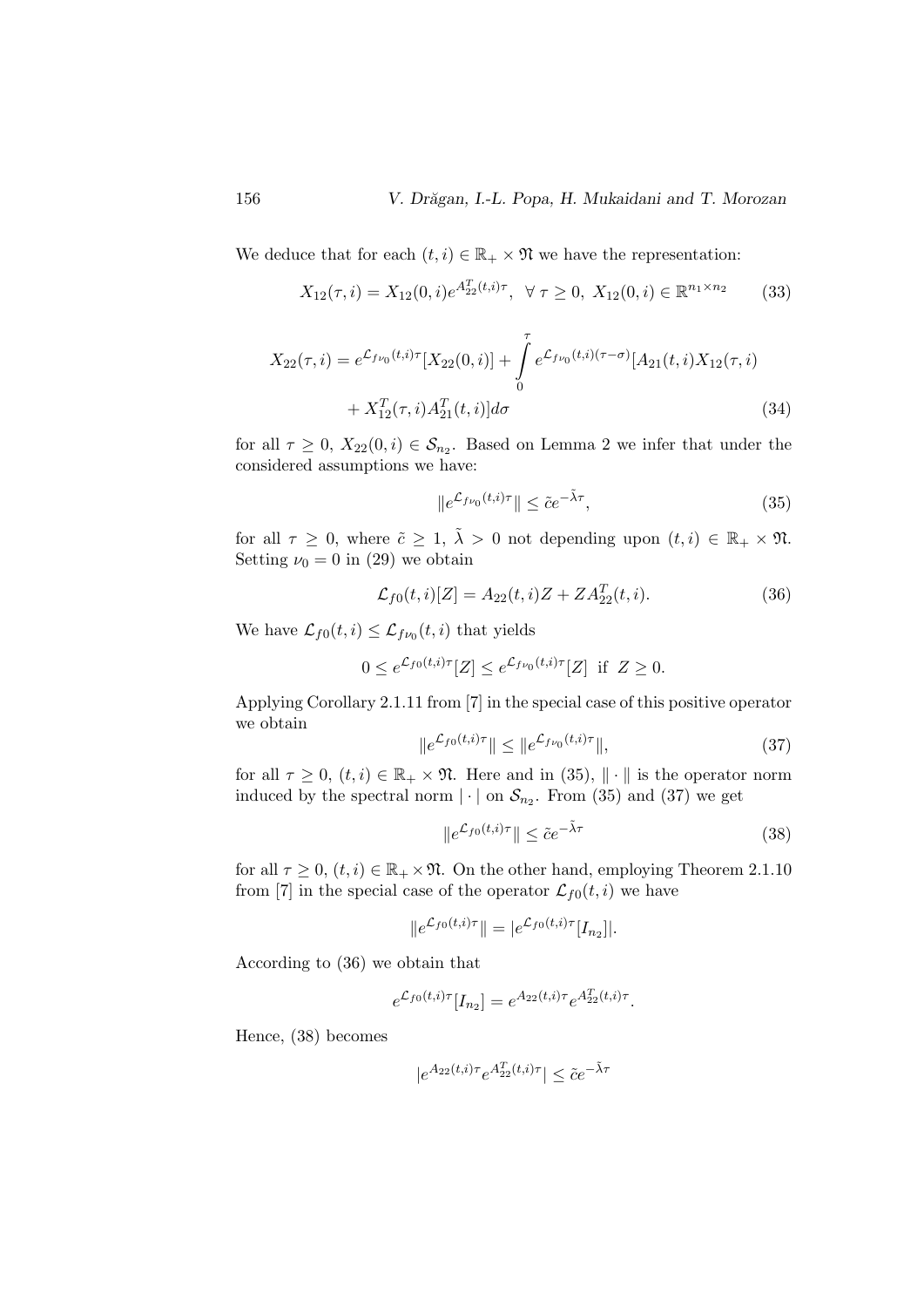that yields

$$
|e^{A_{22}^T(t,i)\tau}| \le \sqrt{\tilde{c}}e^{-\frac{\tilde{\lambda}}{2}\tau} \tag{39}
$$

for all  $\tau \geq 0$ ,  $(t, i) \in \mathbb{R}_+ \times \mathfrak{N}$ . The proof may continue as in the time invariant case employing (33)-(35) and (39), because the upper bounds from (35) and (39) are uniform with respect to  $(t, i) \in \mathbb{R}_+ \times \mathfrak{N}$ . For details see for example Lemma 1 from [9].  $\Box$ 

Assuming that  $A_{22}(t, i)$  are invertible, we introduce the notations:

$$
A_s(t, i) = A_{11}(t, i) - A_{12}(t, i) A_{22}^{-1}(t, i) A_{21}(t, i)
$$
  
\n
$$
A_{kl,s}(t, i) = A_{k,l1}(t, i) - A_{k,l2}(t, i) A_{22}^{-1}(t, i) A_{21}(t, i)
$$
\n(40)

 $l = 1, 2, 1 \leq k \leq r, (t, i) \in \mathbb{R}_+ \times \mathfrak{N}$ . Assuming also that for each  $(t, i) \in \mathbb{R}_+ \times$  $\mathfrak{N}$  the linear operator  $\mathcal{L}_{f\nu_0}(t,i)$  defined by (29) is invertible, we introduce the following linear operator  $\mathcal{L}_{s\nu_0}(t) : \mathcal{S}_{n_1}^N \to \mathcal{S}_{n_1}^N$  defined by

$$
\mathcal{L}_{s\nu_0}(t)[\mathbf{X}_1] = (\mathcal{L}_{s\nu_0}(t)[\mathbf{X}_1](1), \ldots, \mathcal{L}_{s\nu_0}(t)[\mathbf{X}_1](N))
$$

with

$$
\mathcal{L}_{sv_0}(t)[\mathbf{X}_1](i)
$$
\n
$$
= A_s(t, i)X_1(i) + X_1(i)A_s^T(t, i) + \sum_{k=1}^r A_{k1,s}(t, i)X_1(i)A_{k1,s}^T(t, i)
$$
\n
$$
- \nu_0 \sum_{k=1}^r \sum_{l=1}^r A_{k,12}(t, i)
$$
\n
$$
\times \mathcal{L}_{fv_0}^{-1}(t, i)[A_{l2,s}(t, i)X_1(i)A_{l2,s}^T(t, i)]A_{k,12}^T(t, i) + \sum_{j=1}^N q_{ji}X_1(j \quad (41)
$$

for all  $X_1 = (X_1(1), ..., X_1(N)) \in S_{n_1}^N$ .

The next result provides an explicit formula of the operator  $M_s(t)$  defined in (27).

**Lemma 3.** If for any  $(t, i) \in \mathbb{R}_+ \times \mathfrak{N}$ , the matrices  $A_{22}(t, i)$  and the linear operator  $\mathcal{L}_{f\nu_0}(t,i)$  are invertible, then we have  $\mathbb{M}_s(t) = \mathcal{L}_{s\nu_0}(t)$ , for all  $t \in$  $\mathbb{R}_+$ .

The proof is done by direct calculation involving (20)-(24) written for  $\varepsilon = 0, \mu = 0, \nu = \nu_0.$ 

One of the main results of this paper is: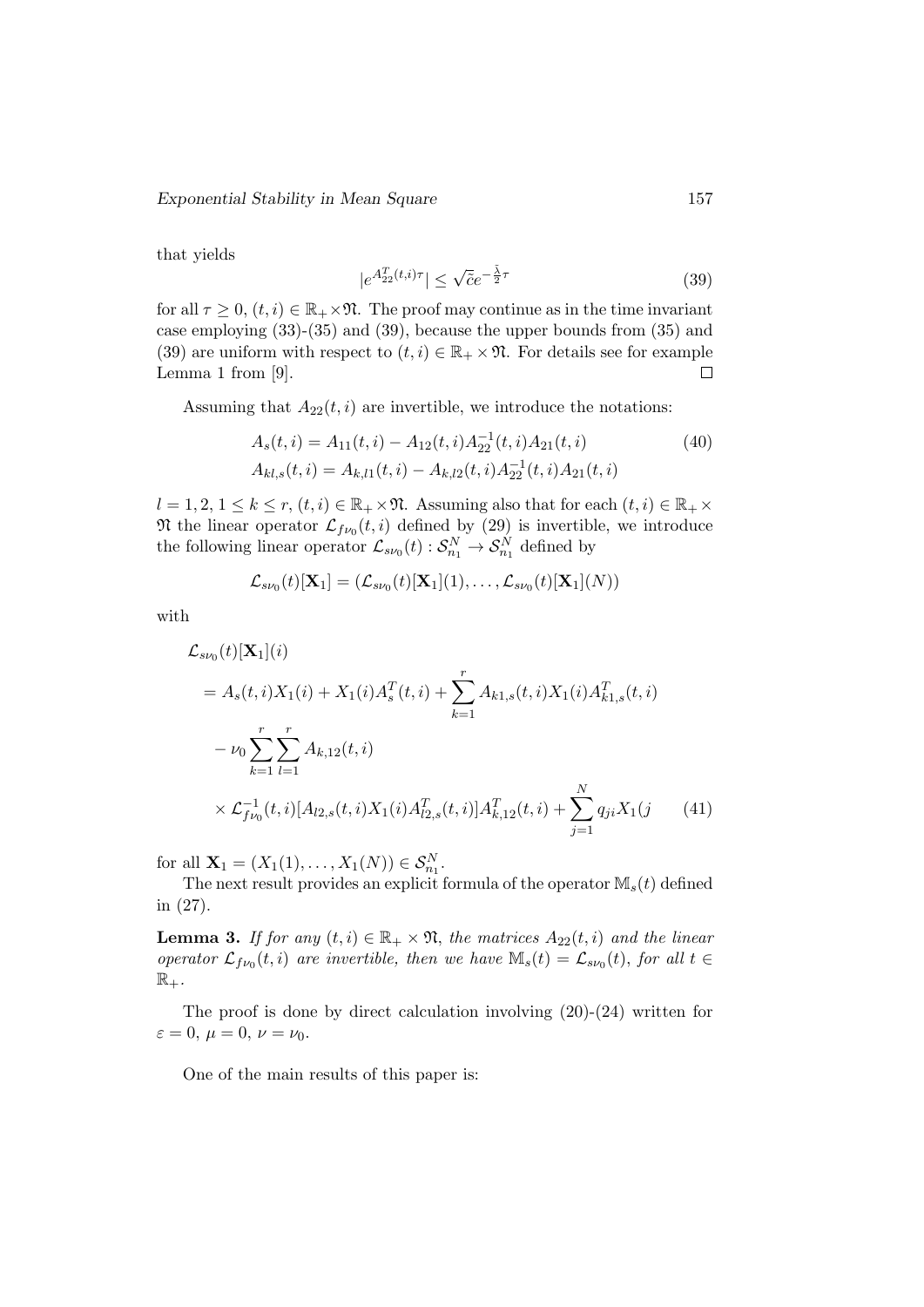#### Theorem 1. Assume:

- (a) the assumption H1) and the assumption H2) with  $\nu_0 > 0$  are fulfilled;
- (b) for any  $(t, i) \in \mathbb{R}_+ \times \mathfrak{N}$  the eigenvalues of the linear operators  $\mathcal{L}_{fv}(t, i)$ are located into the half plane of the form  $\{z \in \mathbb{C} | \text{Re } z \leq -2\alpha_i\}$  for an  $\alpha_f > 0$  not depending upon  $(t, i)$ ;
- (c) the linear evolution operator  $\mathbf{T}_s(t,t_0)$  defined by the linear differential equation on  $\mathcal{S}_{n_1}^N$

$$
\dot{\mathbf{X}}_1(t) = \mathcal{L}_{s\nu_0}(t)[\mathbf{X}_1(t)]
$$

has the behaviour of the form

$$
\|\mathbf{T}_s(t,t_0)\| \le \beta_s e^{-2\alpha_s(t-t_0)}
$$

for all  $t \ge t_0 \ge 0$ ,  $\beta_s \ge 1$ ,  $\alpha_s > 0$ , being constants not depending upon  $t$  and  $t_0$ .

Under these conditions there exist  $\varepsilon^* > 0$ ,  $\mu^* > 0$ ,  $\rho^* > 0$ , with the properties that the full system of SDEs (1) is ESMS for arbitrary  $0 < \varepsilon \leq \varepsilon^*$ ,  $0 < \mu \leq$  $\mu^*$ , such that  $|\mu^2/\varepsilon - \nu_0| \le \rho^*$ . Moreover, if

$$
\begin{bmatrix}\n\phi_{11}(t, t_0; \varepsilon, \mu) & \phi_{12}(t, t_0; \varepsilon, \mu) \\
\phi_{21}(t, t_0; \varepsilon, \mu) & \phi_{22}(t, t_0; \varepsilon, \mu)\n\end{bmatrix}
$$

is the partition of the fundamental matrix solution  $\phi(t, t_0; \varepsilon, \mu)$  of the system (1) compatible with the partition of the coefficients of the system (4) we have

$$
\mathbb{E}[|\phi_{j1}(t, t_0; \varepsilon, \mu)|^2 |\eta_{t_0} = i] \le c_{j1} e^{-\alpha_1 (t - t_0)}, \ j = 1, 2,
$$
  
\n
$$
\mathbb{E}[|\phi_{12}(t, t_0; \varepsilon, \mu)|^2 |\eta_{t_0} = i] \le c_{12} \varepsilon e^{-\alpha_1 (t - t_0)},
$$
  
\n
$$
\mathbb{E}[|\phi_{22}(t, t_0; \varepsilon, \mu)|^2 |\eta_{t_0} = i] \le c_{22} (e^{-\frac{\alpha_2 (t - t_0)}{\varepsilon}} + \varepsilon e^{-\alpha_1 (t - t_0)})
$$
\n(42)

for all  $t \ge t_0 \ge 0$ ,  $i \in \mathfrak{N}$ , where  $c_{i} \ge 1$ ,  $\alpha_1 \in (0, \alpha_s)$  and  $\alpha_2 \in (0, \alpha_f)$  do not depend upon t,  $t_0$ ,  $\varepsilon$  and  $\mu$ .

Proof. Based on Proposition 3 and Lemma 3 we may remark that, if the assumptions in the statement are fulfilled then the assumptions of the Proposition 2 are also satisfied. Hence, there exists  $\varepsilon^* > 0$ ,  $\mu^* > 0$ , with the property that if  $0 < \varepsilon \leq \varepsilon^*$ ,  $0 < \mu \leq \mu^*$  and  $|\mu^2/\varepsilon - \nu_0| \leq \rho^*$ , then the solutions of the system (19) or, equivalently, the solutions of the system (15) satisfy inequalities of the form (28). To simplify the notations, in the rest of the proof we shall omit the dependence with respect to  $\varepsilon$  and  $\mu$  of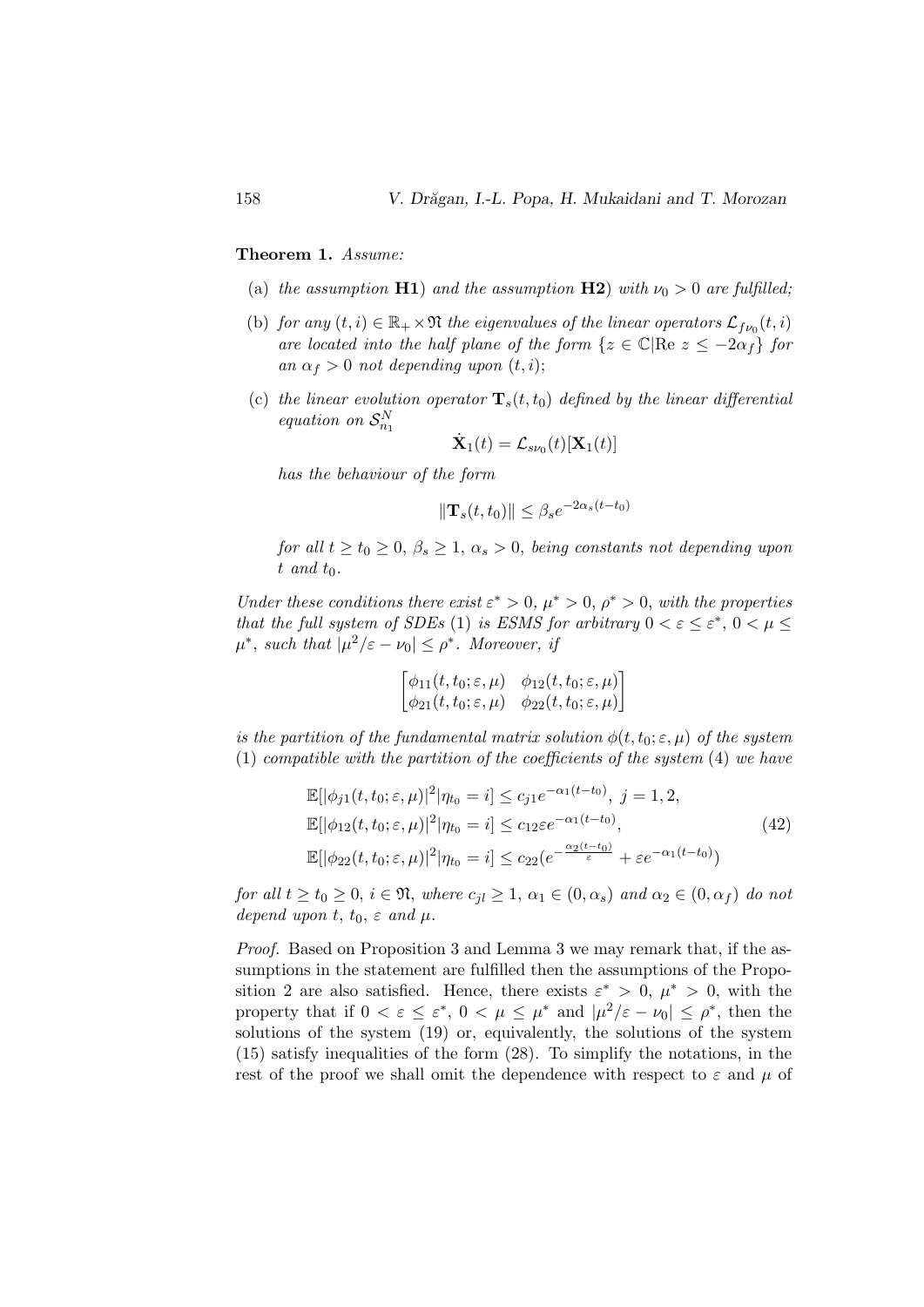the solutions of equations (15) as well as of the block components of the fundamental matrix solution  $\phi(t, t_0; \varepsilon, \mu)$  of the system (1). Let

$$
\mathbf{X}(t, t_0, \mathbf{H}) = (X(t, t_0, \mathbf{H}, 1), X(t, t_0, \mathbf{H}, 2), \dots, X(t, t_0, \mathbf{H}, N))
$$

be the solution of the system (15) satisfying the initial condition  $\mathbf{X}(t_0, t_0, \mathbf{H}) =$ **H**, where **H** is arbitrary in  $S_n^N$ .

The j-th component of the solution  $\mathbf{X}(t, t_0, \mathbf{H})$  has the representation

$$
X(t, t_0, \mathbf{H}, j) = \mathbf{T}(t, t_0)[\mathbf{H}](j), \ \ 1 \le j \le N,
$$

 $\mathbf{T}(t, t_0)$  being the linear evolution operator defined by the linear differential equation (15).

Further, employing the representation formula of a linear evolution operator defined by a Lyapunov type linear differential equation associated to linear SDEs (see for example formula (3.8) from Remark 3.1.3 in [7]) we obtain

$$
X(t, t_0, \mathbf{H}, j) = \sum_{i=1}^{N} \mathbb{E}[\phi(t, t_0) H(i) \phi^T(t, t_0) \chi_{\{\eta_t = j\}} | \eta_{t_0} = i]. \tag{43}
$$

Let  $i_0 \in \mathfrak{N}$  be arbitrary but fixed and  $\mathbf{H}_{i_0} \in \mathcal{S}_n^N$  be defined by  $\mathbf{H}_{i_0} =$  $(H_{i_0}(1),...,H_{i_0}(N))$ , where

$$
H_{i_0}(i) = \begin{cases} 0, & \text{if } i \neq i_0 \\ x_0 x_0^T, & \text{if } i = i_0, \end{cases}
$$

with  $x_0 = (x_{10}^T \ x_{20}^T)^T \in \mathbb{R}^{n_1} \times \mathbb{R}^{n_2}$  is arbitrary but fixed. The equalities (43) written for **H** replaced by  $\mathbf{H}_{i_0}$  yield:

$$
\mathbb{E}[\phi(t,t_0)x_0(\phi(t,t_0)x_0)^T|\eta_{t_0} = i_0] = \sum_{j=1}^N X(t,t_0, \mathbf{H}_{i_0}, j). \tag{44}
$$

Let

$$
\begin{bmatrix} X_{11}(t, t_0, \mathbf{H}_{i_0}, j) & X_{12}(t, t_0, \mathbf{H}_{i_0}, j) \\ X_{12}^T(t, t_0, \mathbf{H}_{i_0}, j) & X_{22}(t, t_0, \mathbf{H}_{i_0}, j) \end{bmatrix}
$$

be the partition of the matrix  $X(t, t_0, \mathbf{H}_{i_0}, j)$  compatible with the partition of the coefficients of (15) given in (3). We set

$$
\mathbf{X}_1^{i_0}(t) = (X_{11}(t, t_0, \mathbf{H}_{i_0}, 1), \dots, X_{11}(t, t_0, \mathbf{H}_{i_0}, N))
$$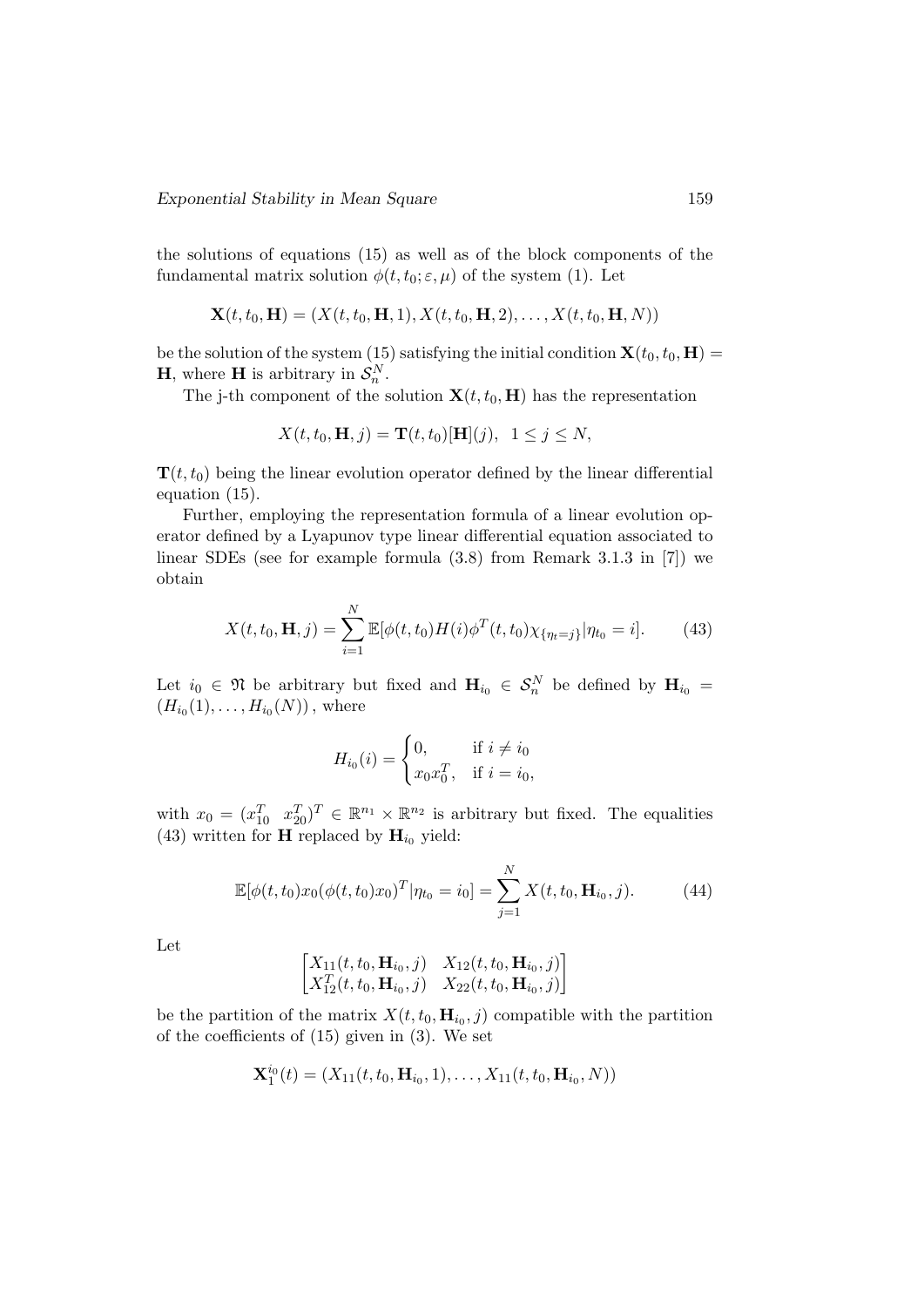and  $\mathbf{H}_{2}^{i_{0}}(t) = [(X_{12}(t, t_{0}, \mathbf{H}_{i_{0}}, 1), X_{22}(t, t_{0}, \mathbf{H}_{i_{0}}, 1)), \ldots,$  $(X_{12}(t, t_0, \mathbf{H}_{i_0}, N), X_{22}(t, t_0, \mathbf{H}_{i_0}, N))].$ 

Based on the partition given in (16) of the equation (15) satisfied by  $\mathbf{X}(t,t_0,\mathbf{H}_{i_0})$  we deduce that  $t \to \left(\mathbf{X}_1^{i_0}(t),\mathbf{X}_2^{i_0}(t)\right)$  is a solution of the system (19).

On the other hand, (17) and (18) respectively, allow us to obtain that

$$
\|\mathbf{X}_1^{i_0}(t_0)\|_1 = |x_{10}|^2 \text{ and } \|\mathbf{X}_2^{i_0}(t_0)\|_2 = \max\{|x_{10}x_{20}^T|, |x_{20}|^2\}.
$$
 (45)

Taking  $x_{20} = 0$  in (44) we obtain

$$
\mathbb{E}[\phi_{11}(t, t_0)x_{10}(\phi_{11}(t, t_0)x_{10})^T | \eta_{t_0} = i_0]
$$
\n
$$
= \sum_{j=1}^N X_{11}(t, t_0, \check{\mathbf{H}}_{i_0}, j) \le N \|\check{\mathbf{X}}_1^{i_0}(t)\|_1 I_{n_1}
$$
\n
$$
\mathbb{E}[\phi_{21}(t, t_0)x_{10}(\phi_{21}(t, t_0)x_{10})^T | \eta_{t_0} = i_0]
$$
\n
$$
= \sum_{j=1}^N X_{22}(t, t_0, \check{\mathbf{H}}_{i_0}, j) \le N \|\check{\mathbf{X}}_2^{i_0}(t)\|_2 I_{n_2}
$$
\n(46b)

where  $\check{H}_{i_0}$  is the value of  $H_{i_0}$  in the case of  $x_0 = (x_{10}^T \ 0^T)^T$  and  $(\check{X}_1^{i_0}(t), \check{X}_2^{i_0}(t))$ stands for  $(\mathbf{X}_1^{i_0}(t), \mathbf{X}_2^{i_0}(t))$  when  $\mathbf{H}_{i_0}$  is replaced by  $\check{\mathbf{H}}_{i_0}$ .

On the other hand if  $x_{10} = 0$ , then (44) yields

$$
\mathbb{E}[\phi_{12}(t, t_0)x_{20}(\phi_{12}(t, t_0)x_{20})^T | \eta_{t_0} = i_0]
$$
\n
$$
= \sum_{j=1}^N X_{11}(t, t_0, \hat{\mathbf{H}}_{i_0}, j) \le N \|\hat{\mathbf{X}}_1^{i_0}(t)\|_1 I_{n_1}
$$
\n
$$
\mathbb{E}[\phi_{22}(t, t_0)x_{20}(\phi_{22}(t, t_0)x_{20})^T | \eta_{t_0} = i_0]
$$
\n
$$
= \sum_{j=1}^N X_{22}(t, t_0, \hat{\mathbf{H}}_{i_0}, j) \le qN \|\hat{\mathbf{X}}_2^{i_0}(t)\|_2 I_{n_2}
$$
\n(47b)

where  $\hat{\mathbf{H}}_{i_0}$  is the value of  $\mathbf{H}_{i_0}$  when  $x_0 = (0^T x_{20}^T)^T$  and  $(\hat{\mathbf{X}}_1^{i_0}(t), \hat{\mathbf{X}}_2^{i_0}(t))$ stands for  $(\mathbf{X}_1^{i_0}(t), \mathbf{X}_2^{i_0}(t))$  when  $\mathbf{H}_{i_0}$  is replaced by  $\hat{\mathbf{H}}_{i_0}$ .

Employing  $(28)$ ,  $(45)$ ,  $(46)$  we get

$$
\mathbb{E}[|\phi_{j1}(t,t_0)x_{10}|^2|\eta_{t_0}=i_0] \leq n_j c_j N e^{-\alpha_1 (t-t_0)}|x_{10}|^2
$$

for all  $t \ge t_0 \ge 0$ ,  $j = 1, 2$ . Thus, we obtained the first two inequalities from (42). The other inequalities from (42) are obtained combining (28) with (45) and (47). Thus the proof is complete. $\Box$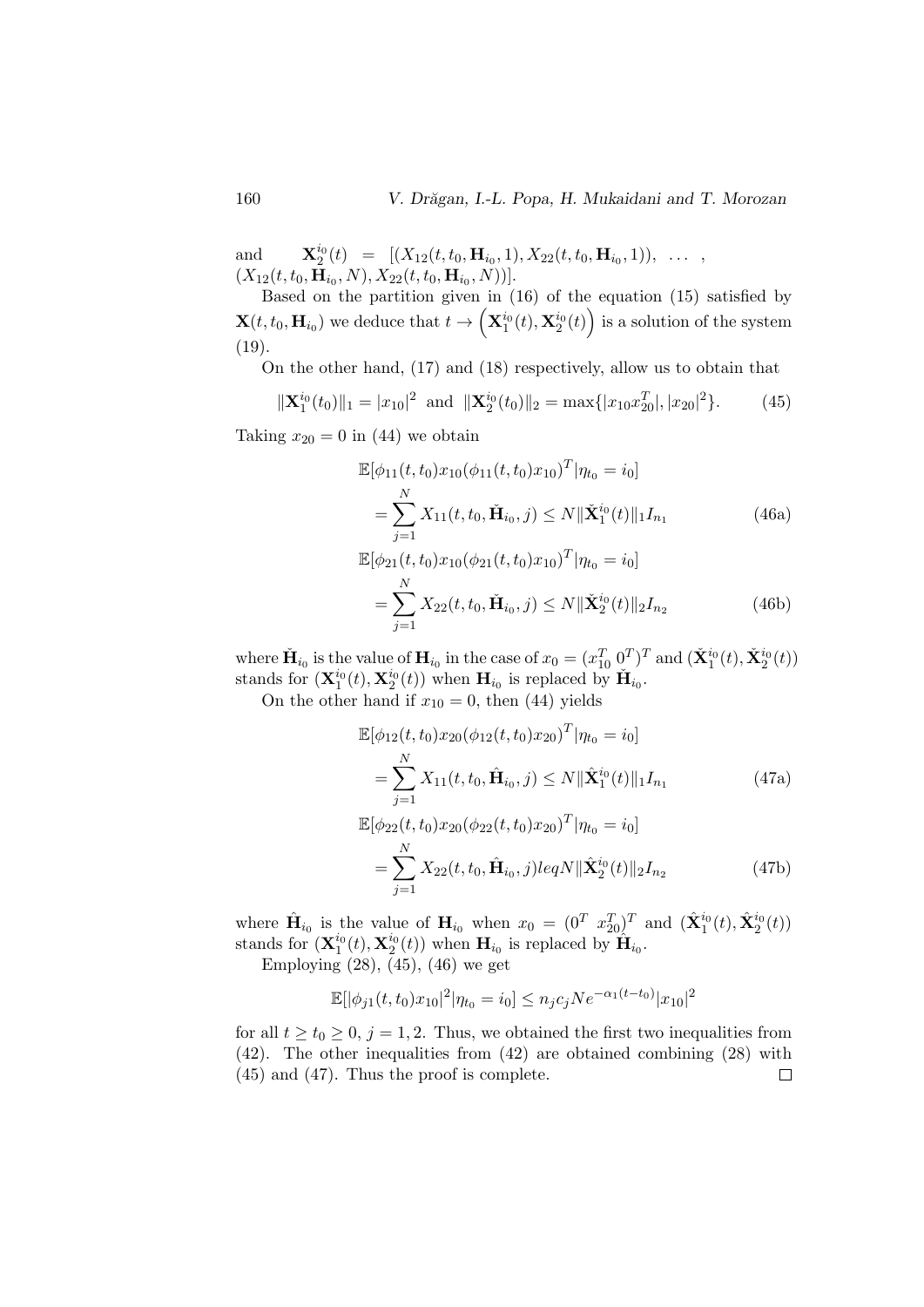- Remark 2. (a) The assumption (b) of Theorem 1 could be reformulated in terms of uniform exponential stability in mean square with respect to  $(t, i) \in \mathbb{R}_+ \times \mathfrak{N}$  of the system with frozen coefficients (30). The assumption (c) of the same theorem cannot be expressed in terms of exponential stability in mean square for a system of SDE, because if  $\nu_0 > 0$  the linear operator  $\mathcal{L}_{s\nu_0}(t)$  defined in (41) cannot be interpreted into an obvious way as an Lyapunov type operator associated to a system of SDEs.
	- (b) Following the same line of the proof as in the time invariant case (see for example Proposition 2 from [9]) one may show that the linear operator  $\mathcal{L}_{s\nu_0}(t)$  defines a positive evolution on the space  $\mathcal{S}_{n_1}^N$ , i.e.  $\mathbf{T}_s(t, t_0)[\mathbf{X}_1] \geq 0$ , for all  $t \geq t_0$  if  $\mathbf{X}_1 = (X_1(1), \ldots, X_1(N))$  is such that  $X_1(i) \geq 0$ , for all  $i \in \mathfrak{N}$ . This fact could be exploited to obtain sufficient conditions which guarantee that the assumption (c) of Theorem 1 is fulfilled.

In the sequel we focus our attention on the case when the assumption H2) is fulfilled with  $\nu_0 = 0$ . In this case, the linear operator introduced in (41) reduces to

$$
\mathcal{L}_{s0}(t)[\mathbf{X}_1] = (\mathcal{L}_{s0}(t)[\mathbf{X}_1](1), \ldots, \mathcal{L}_{s0}(t)[\mathbf{X}_1](N)),
$$

where

$$
\mathcal{L}_{s0}(t)[\mathbf{X}_{1}](i) = A_{s}(t, i)X_{1}(i) + X_{1}(i)A_{s}^{T}(t, i)
$$

$$
+ \sum_{k=1}^{r} A_{k1, s}(t, i)X_{1}(i)A_{k1, s}^{T}(t, i) + \sum_{j=1}^{N} q_{ji}X_{1}(j) \tag{48}
$$

for all  $\mathbf{X}_1 \in \mathcal{S}_{n_1}^N$ .  $A_s(t, i)$  and  $A_{k_1, s}(t, i)$  being defined in (40). One sees that the linear operator  $\mathcal{L}_{s0}(t)$  may be viewed as the Lyapunov type operator associated to the following system of SDEs.

$$
dx_1(t) = A_s(t, \eta_t)x_1(t)dt + \sum_{k=1}^r A_{k1,s}(t, \eta_t)x_1(t)dw_k(t).
$$
 (49)

The system (49) can be obtained from the system (1) setting formal  $\varepsilon = 0$ ,  $\mu = 0$ . This is why, it is named the reduced subsytem, or the slow subsystem associated to (1).

The second main result of this work is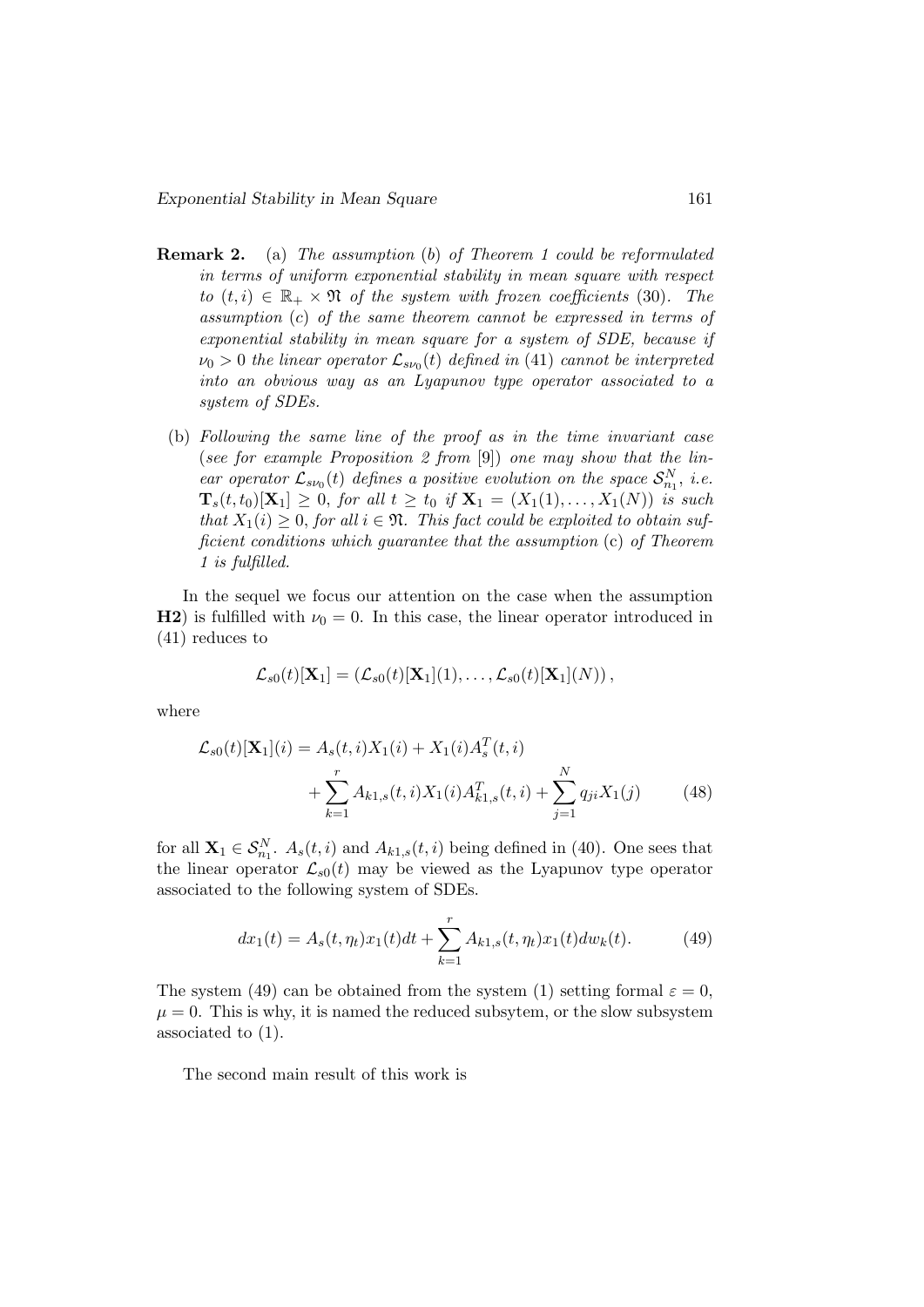Theorem 2. Assume:

- (a) the assumption H1) and the assumption H2) with  $\nu_0 = 0$  are fulfilled.
- (b) There exists  $\alpha_f > 0$  not depending upon  $(t, i)$  such that the eigenvalues of the matrix  $A_{22}(t, i)$  are in the half plane  $\{z \in \mathbb{C} | \text{Re } z \leq -\alpha_t\}$  for all  $(t, i) \in \mathbb{R}_+ \times \mathfrak{N}$ .
- (c) The reduced subsystem (49) associated to (1) is exponentially stable in mean square.

Under these conditions there exist  $\tilde{\tilde{\epsilon}} > 0$ ,  $\tilde{\tilde{\mu}} > 0$ ,  $\tilde{\tilde{\rho}} > 0$  with the property that the full system (1) is ESMS for arbitrary  $\varepsilon \in (0, \tilde{\tilde{\varepsilon}}], \mu \in (0, \tilde{\tilde{\mu}}]$  which satisfies  $\mu^2/\varepsilon \in (0, \tilde{\rho})$ . For these values of the small parameters  $\varepsilon > 0, \mu > 0$ , the block components of the fundamental matrix solution  $\phi(t, t_0; \varepsilon, \mu)$  of the system (1) have upper bounds of the type  $(42)$ .

Proof. (Hint) As in the case of Theorem 1 one shows that the assumptions from the statement guarantee that the assumptions of Proposition 2 are fullfilled in the special case of the system (19) when  $\nu_0 = 0$ . The details are omitted. Here, we only recall that in this special case, the linear operator (29) reduces to  $\mathcal{L}_{f0}(t, i)$  given in (36). One checks that if the eigenvalues of the matrices  $A_{22}(t, i)$  are in the half plane of type  $\{z \in \mathbb{C} | \text{Re } z \leq -\alpha_f\}$  then the eigenvalues of the linear operator defined in (36) are in the half plane  ${z \in \mathbb{C} | \text{Re } z \leq -2\alpha_f}.$  $\Box$ 

# 5 Conclusion

In this paper, the stability problem for a class of large-scale singularly perturbed linear stochastic systems with state-multiplicative white noise and Markovian jumping parameters has been investigated. Based on the linear evolution operator, an exponential stability in mean square with the decay rates for the slow and the fast subsystems has been evaluated by using the stochastic Lyapunov differential equation. Thus, the present results are the extension to the time varying case of [9].

# References

[1] W. A. Coppel, Dichotomies in Stability Theory , Springer-Verlag, 1978.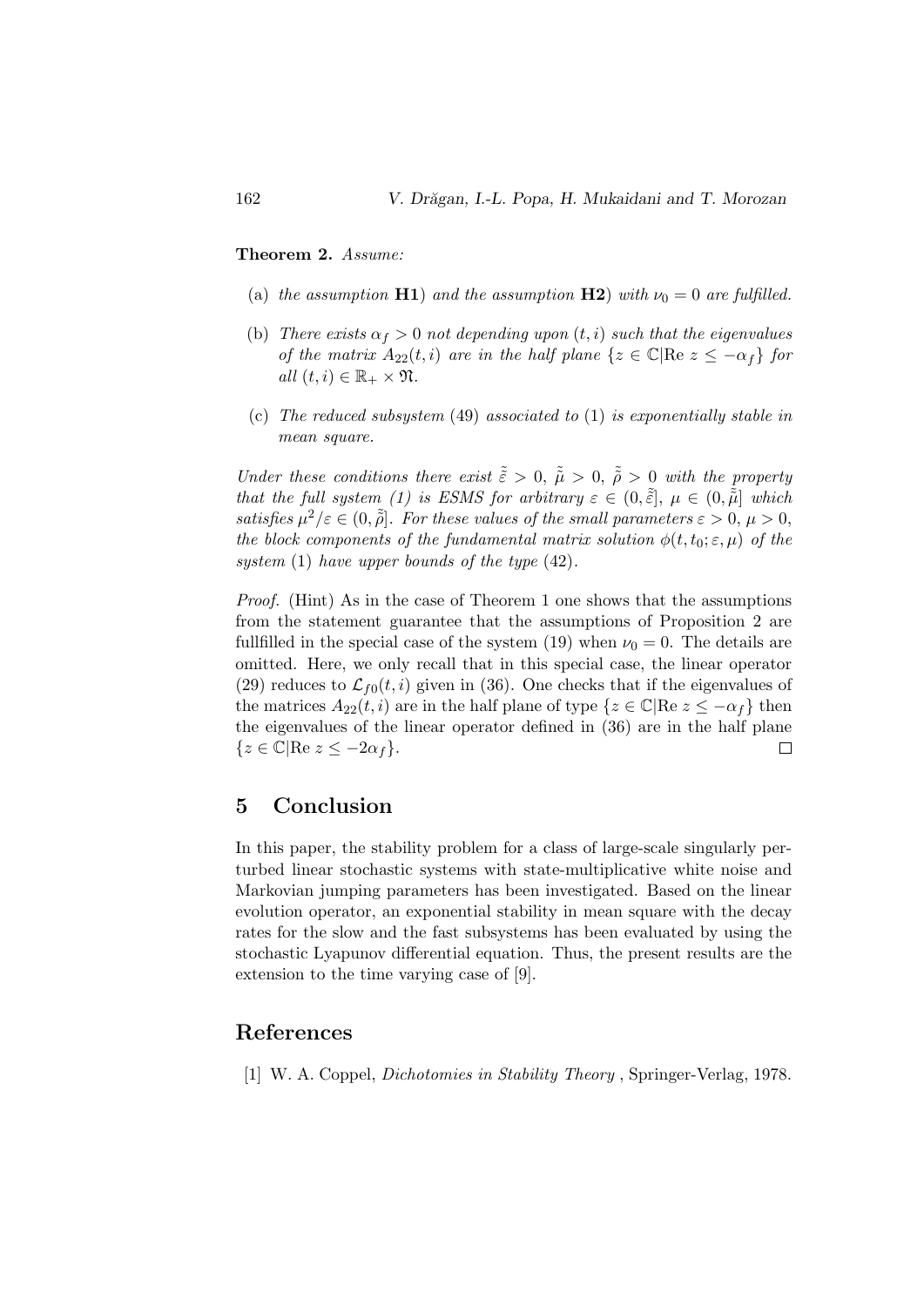- [2] V. Dragan, Stabilizing composite control for a class of linear systems modeled by singularly perturbed Itô differential equations, Automatica, 47:122-126, 2011.
- [3] V. Dragan, A. Halanay, Uniform asymptotic expansions for the fundamental matrix solutions of singularly perturbed linear systems and applications, F. Verhulst (ed.) Asymptotic Analysis II, Lecture Notes in Math., Springen Verlag 215-347, 1983.
- [4] V. Dragan, A. Halanay, Stabilization of Linear Systems, Springer, 1999.
- [5] V. Dragan, T Morozan, Exponential stability for a class of linear timevarying singularly perturbed stochastic systems. Dyn. Contin. Discrete Impuls. Syst. Ser. B Appl. Algorithms , 9: 213-232 2002.
- [6] V. Dragan, T. Morozan, P. Shi, Asymptotic properties of input-output operators norm associated with singularly perturbed systems with multiplicative white noise, SIAM J. Control Optim., 41: 141-163, 2002.
- [7] V. Dragan, T. Morozan, A.-M. Stoica, Mathematical methods in robust control of linear stochastic systems, Second Edition, Springer, 2013.
- [8] V. Dragan, H. Mukaidani, P. Shi, The linear quadratic regulator problem for a class of controlled systems modeled by singularly perturbed Itô differential equations, SIAM J. Control Optim., 50:448-470, 2012.
- [9] V. Dragan, H Mukaidani, Exponential stability in mean square of a singularly perturbed linear stochastic system with state-multiplicative white-noise perturbations and Markovian switching, IET Control Theory Appl. 10:1040-1051, 2016.
- [10] K. Fan, Convergence in mean square for controlled singularly perturbed stochastic systems, Stochastic Anal. and Appl. 15:3, 327-344, 1997.
- [11] L. Flatto, N. Levinson, Periodic solutions of singularly perturbed systems,J. Rational Mech. Anal., 4:943-950, 1955.
- [12] E.Ya.Gorelova, Stability of singularly perturbed stochastic systems,  $Au$ tomation and Remote Control, 58:7, 112-121, 1997.
- [13] Y. Kabanov, S. Pergamenshchikov, Two Scale Stochastic Systems, Asymptotic Analysis and Control, Berlin: Springer-Verlag, 2003.